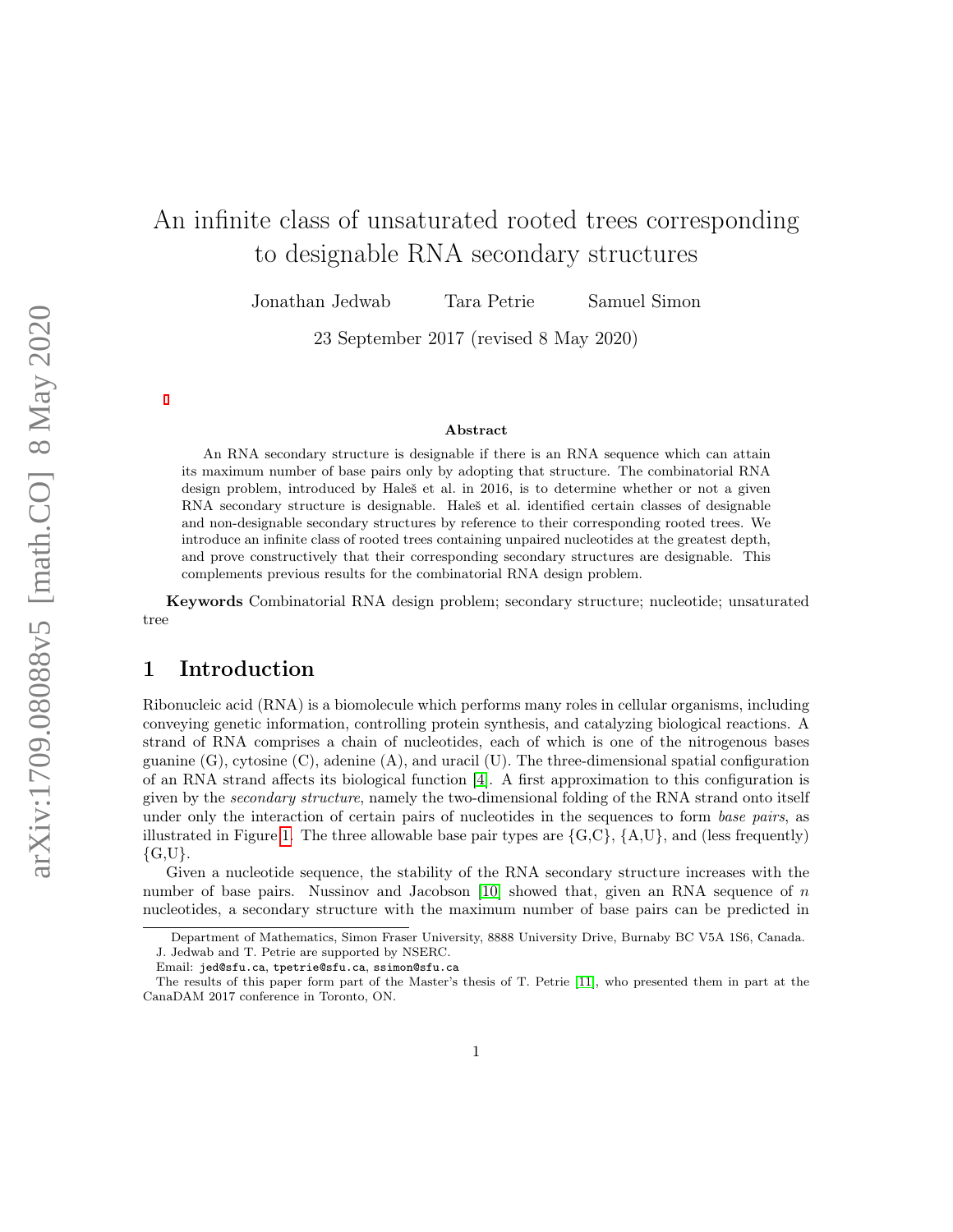<span id="page-1-0"></span>

Figure 1: An RNA secondary structure in which base pairs are represented by grey points. Reproduced from [\[9\]](#page-23-3) under Creative Commons Attribution License.

order  $n^3$  time. Modern algorithms for secondary structure prediction are presented in [\[16,](#page-24-0) [8\]](#page-23-4), for example, and are widely used in current software.

The inverse problem to secondary structure prediction is the RNA design problem: find an RNA sequence which adopts a target secondary structure in preference to all other secondary structures, under some specified energy model. There is an extensive literature on computational approaches to the RNA design problem as an optimization problem: see, for example, [\[3,](#page-23-5) [1,](#page-23-6) [14,](#page-24-1) [15,](#page-24-2) [7,](#page-23-7) [5,](#page-23-8) [4,](#page-23-0) [2\]](#page-23-9). Nonetheless, there is currently no known exact polynomial-time algorithm for solving the RNA design problem, and its complexity remains open [\[6\]](#page-23-10); a more general problem is known to be NPhard [\[13\]](#page-23-11).

In view of these difficulties, Haleš et al. [\[6\]](#page-23-10) proposed the *combinatorial RNA design problem* as an idealized version of the RNA design problem: given a target secondary structure, find an RNA sequence which can achieve its maximum number of base pairs only by adopting the specified secondary structure, or else show that no such sequence exists. This restricted problem is intended to be sufficiently tractable to allow algorithmic insights that could apply to more sophisticated models. Haleš et al. [\[6\]](#page-23-10) considered a number of energy models under which minimizing the total energy score for an RNA sequence corresponds to maximizing a weighted sum of base pair types. In the *Nussinov-Jacobson model*, the three base pair types  $\{G, C\}$ ,  $\{A, U\}$ ,  $\{G, U\}$  are assigned an energy score  $\alpha$ ,  $\beta$ ,  $\gamma$ , respectively, where max $(\alpha, \beta) < \gamma < 0$ ; all other base pair types are assigned an energy score of  $\infty$  in order to exclude them. The Watson-Crick model takes  $\alpha = \beta = -1$  and  $\gamma = \infty$ , so that minimizing the total energy score is the same as maximizing the total number of {G,C} and {A,U} base pairs. We shall use the Watson-Crick model throughout this paper (except that in Section [3](#page-5-0) we extend our main result to the Nussinov-Jacobson model with  $\alpha = \beta = \gamma = -1$ , which corresponds to maximizing the total number of  $\{G, C\}$  and  $\{A, U\}$  and  $\{G, U\}$  base pairs).

We point out that the immediate practical implications of our results are limited in two important respects. Firstly, the class of "P-unsaturated floral trees" that we study (see Section [3\)](#page-5-0) is highly restricted: it constrains multi-loops to have exactly three branches and to have no unpaired bases; it disallows internal loops and bulges; and it requires all unpaired bases in hairpin loops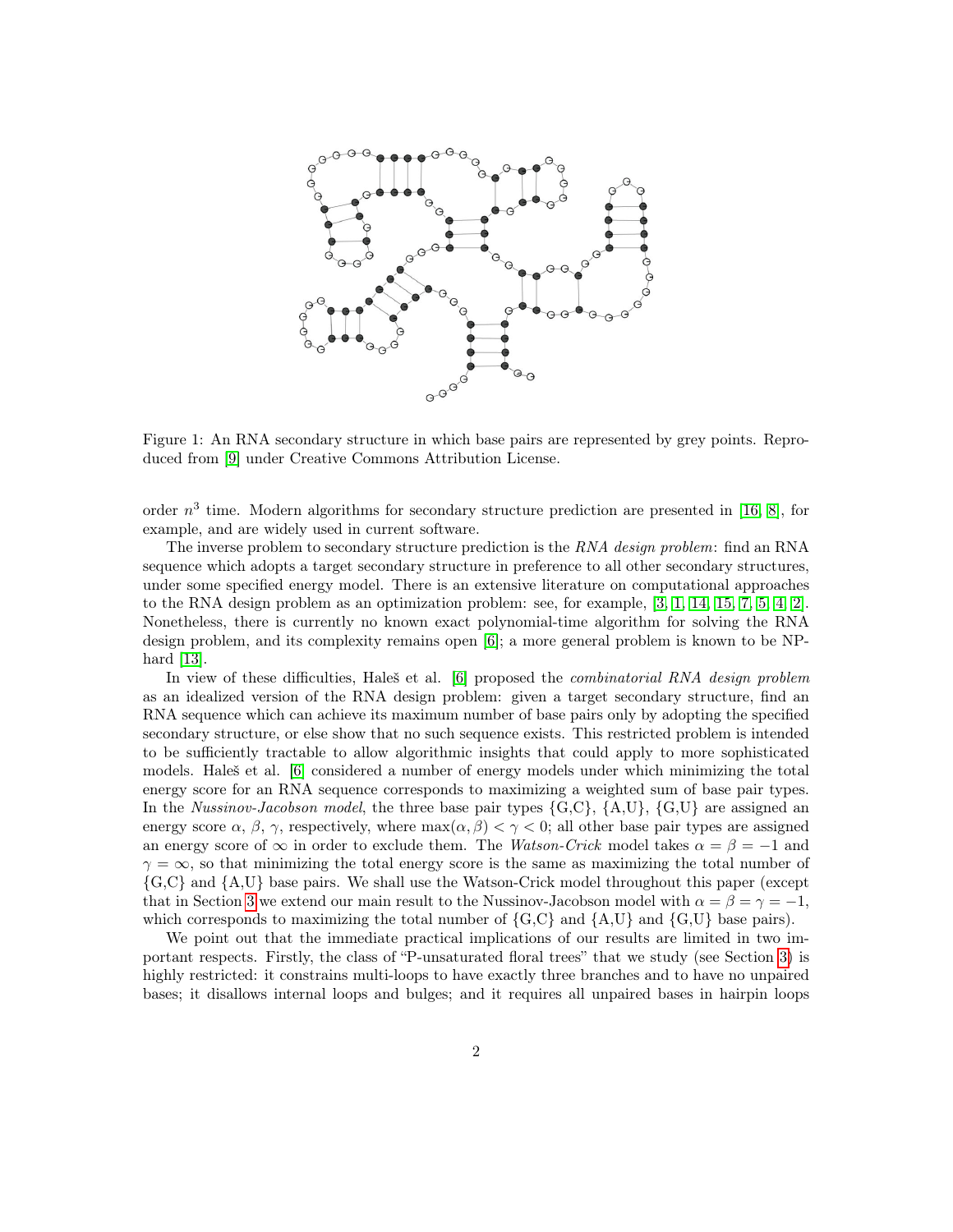<span id="page-2-0"></span>

Figure 2: Labelled secondary structure (left) and corresponding labelled tree representation (right)

to occur at the same nesting depth with respect to the exterior loop. Secondly, models for which minimization of the energy score is the same as maximization of the total number of base pairs have generally been found to have poor predictive ability, particularly for longer RNA sequences. This suggests it is unlikely that an RNA sequence identified by our results as a design for a target secondary structure would in practice adopt that secondary structure in preference to all other secondary structures. In Section [6,](#page-22-0) we propose as a topic for future study to attempt to extend the methods of this paper to provide predictions of greater practical relevance.

## 2 Terminology and previous results

In this section we define some terminology and then summarize the main results of [\[6\]](#page-23-10). Consider the sequence of nucleotides

A G A C C U U C C A C C A C C U U C C C A G U.

This sequence admits a secondary structure involving 7 base pairs of types  $\{G, C\}$  and  $\{A, U\}$ , represented on the left side of Figure [2](#page-2-0) by arcs that are all drawn above the nucleotide sequence. The right side of Figure [2](#page-2-0) shows the corresponding representation of this labelled secondary structure in labelled tree form. We map from the labelled tree to the labelled secondary structure by visiting tree vertices in the order given by recursively visiting the root, and then (if the root is an internal vertex) the vertices of the left subtree, the vertices of the right subtree, and the root again; and then joining by an arc each pair of nucleotides that label the same tree vertex. We map in the reverse direction by representing the outermost arc as the tree root AU, the two arcs nested directly beneath the outermost arc as a left child GC and a right child CG of the tree root AU, and so on. In this way we associate each labelled secondary structure (a set of nucleotides and base pairs) with a labelled tree.

In Figure [3,](#page-3-0) we have removed the nucleotide labels to leave the underlying secondary structure and the corresponding tree representation. Nucleotide positions belonging to a base pair are represented in the tree by a two-dot vertex, while each unpaired nucleotide position is represented in the tree by a one-dot vertex. The children of each two-dot vertex  $v$  are all the vertices corresponding to nucleotides nested directly beneath the arc corresponding to  $v$  in the secondary structure.

We consider only secondary structures for which each nucleotide in the sequence is attached to at most one arc, and which are pseudoknot-free: arcs drawn above the nucleotide positions as in Figure [3,](#page-3-0) representing base pairs, do not intersect (because arc crossings lead to complex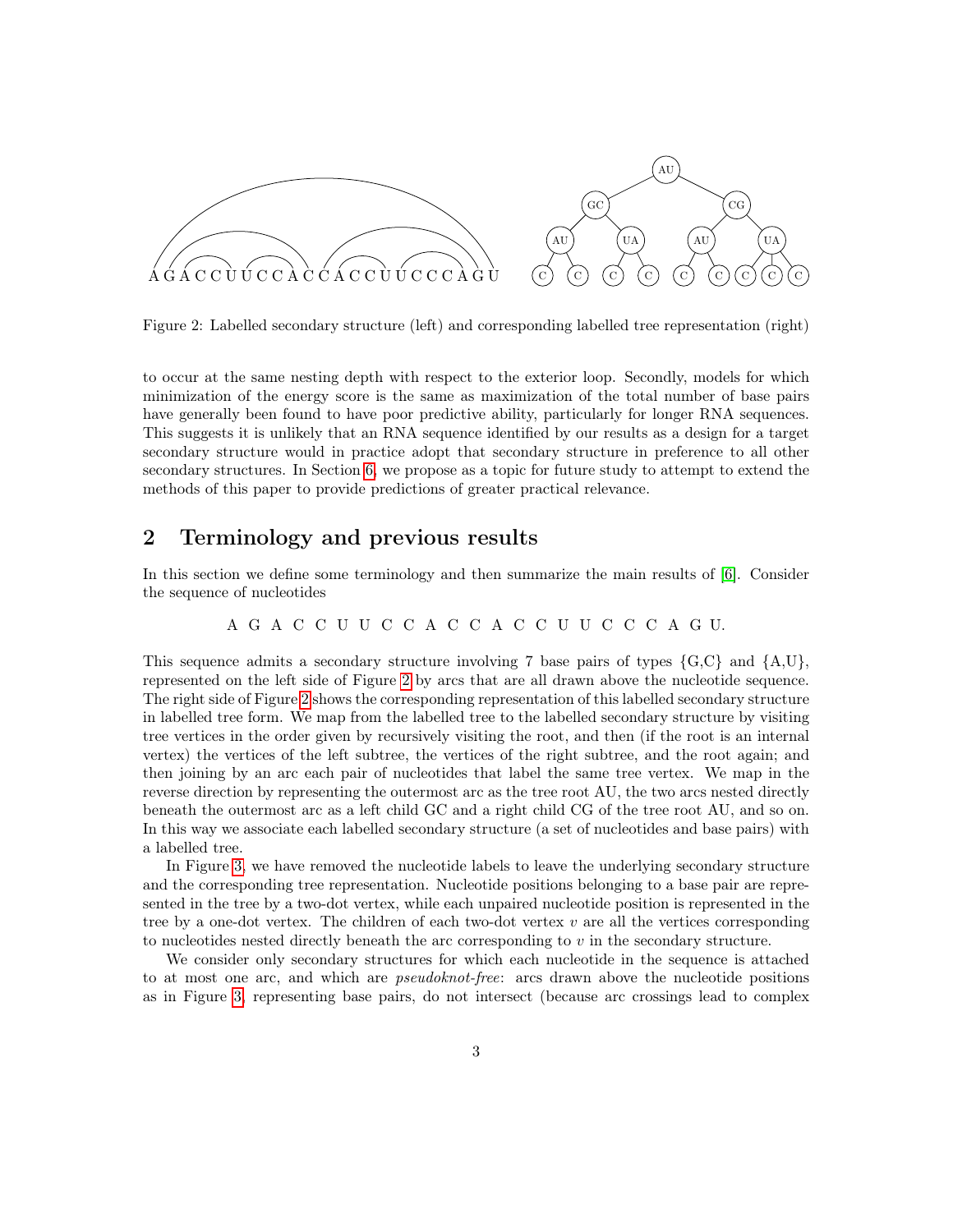<span id="page-3-0"></span>

Figure 3: Secondary structure (left) and corresponding tree representation (right)

constraints that often cannot be realized in three dimensions [\[12\]](#page-23-12)). We shall assume that the first and last nucleotide of the sequence form a base pair, so that the graph representation is a rooted tree. (Otherwise it is a forest, in which case we can introduce a virtual root in order to produce a tree.) Each tree vertex will be labelled with either one or two dots; the only vertices that can be labelled with one dot are the leaves.

Now suppose that we are given only the target secondary structure  $R$  of Figure [3.](#page-3-0) The combinatorial RNA design problem then asks whether the nucleotide positions of the secondary structure can be labelled so that the resulting nucleotide sequence admits a unique set of  $\{G, C\}$  and  $\{A, U\}$ arcs of maximum size and so that this arc set equals R. We shall see in Theorem [3.3](#page-6-0) that the answer for this example is yes, and that one such labelling is given by Figure [2.](#page-2-0)

We formalize these ideas as follows.

**Definition 2.1** (Secondary structure). A (pseudoknot-free) secondary structure applied to a sequence of nucleotide positions  $\{1, 2, ..., n\}$  is a set of arcs  $\{i, j\}$  satisfying  $1 \leq i < j \leq n$ , for which no two arcs share the same endpoint and there are no two arcs  $\{i, j\}$  and  $\{k, \ell\}$  satisfying  $i < k < j < \ell$ .

**Definition 2.2** (Maximum-size arc set). A secondary structure applied to a nucleotide sequence is a maximum-size arc set for the sequence if it contains the largest possible number of arcs (where only arcs of types  $\{G, C\}$  and  $\{A, U\}$  are allowed).

**Definition 2.3** (Design, designable). An RNA sequence is a design if it admits a unique maximumsize arc set. A secondary structure R is designable if there is a design S whose (unique) maximumsize arc set equals  $R$ ; in that case, we say that  $S$  is a design for  $R$ .

**Combinatorial RNA Design Problem:** Given a target secondary structure  $R$ , find a design for  $R$  or else show that  $R$  is not designable.

We introduce some further definitions in order to summarize prior results on the combinatorial RNA design problem. Following [\[6\]](#page-23-10), a secondary structure in which all nucleotide positions are paired is saturated, and otherwise is unsaturated. The tree corresponding to a secondary structure is saturated when every leaf has two dots, and otherwise is unsaturated.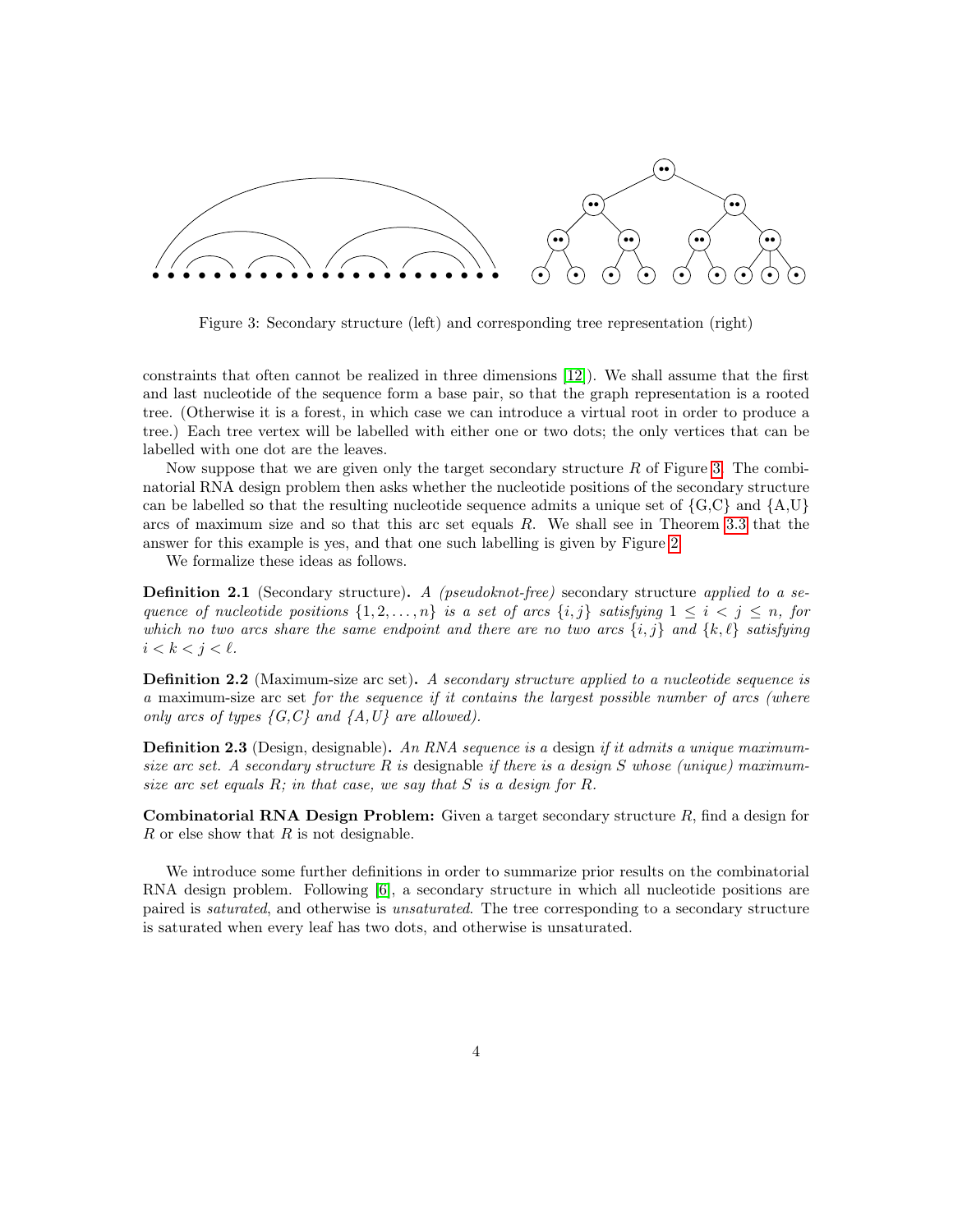

Figure 4: Saturated (left) and unsaturated (right) secondary structures

<span id="page-4-0"></span>**Theorem 2.4** (Haleš et al. [\[6,](#page-23-10) Result R4]). The secondary structure R corresponding to a rooted saturated tree  $T$  is designable if and only if the root of  $T$  has at most four children and every other vertex of  $T$  has at most three children.

The proof of Theorem [2.4](#page-4-0) given in [\[6\]](#page-23-10) is constructive, and gives many possible nucleotide labellings for the tree.

<span id="page-4-1"></span>**Theorem 2.5** (Haleš et al. [\[6,](#page-23-10) Result R5]). The secondary structure R corresponding to a rooted unsaturated tree  $T$  containing a vertex with at least two 2-dot children and at least one 1-dot child is not designable.

Theorem [2.5](#page-4-1) shows that we cannot remove the constraint "saturated" from Theorem [2.4:](#page-4-0) for example, the secondary structure corresponding to the unsaturated tree



is not designable. Nonetheless, in this paper we generalize Theorem [2.4](#page-4-0) by showing that an infinite class of unsaturated secondary structures is designable, thereby solving the combinatorial RNA design problem for a new class of structures.

Following  $[6]$ , a *colouring* of a rooted tree assigns a colour drawn from the set  $\{B, W, Y\}$  (where  $B = \text{black}, W = \text{white}, Y = \text{grey}$  to each paired vertex of a rooted tree except the root. The colouring is proper if it obeys the rules specified in Table [1.](#page-4-2) (These rules constrain the root to have at most four children, and each other vertex to have at most three children.) The level of a vertex in such a coloured tree is the difference between the number of black vertices and the number of white vertices on the path starting at the vertex and ending at the root. A proper colouring is separated if no grey vertex shares a level with an unpaired vertex.

<span id="page-4-2"></span>Vertex colouring | The multiset of colours of the children must be contained in the multiset

| none (root) | ${B, W, Y, Y}$ |
|-------------|----------------|
|             | ${B, Y, Y}$    |
| W           | $\{W, Y, Y\}$  |
|             | $\{B, W, Y\}$  |

Table 1: Rules for a proper colouring of the vertices of a rooted tree

<span id="page-4-3"></span>**Theorem 2.6** (Haleš et al. [\[6,](#page-23-10) Result R6]). The secondary structure R corresponding to a rooted tree T which admits a separated proper colouring is designable.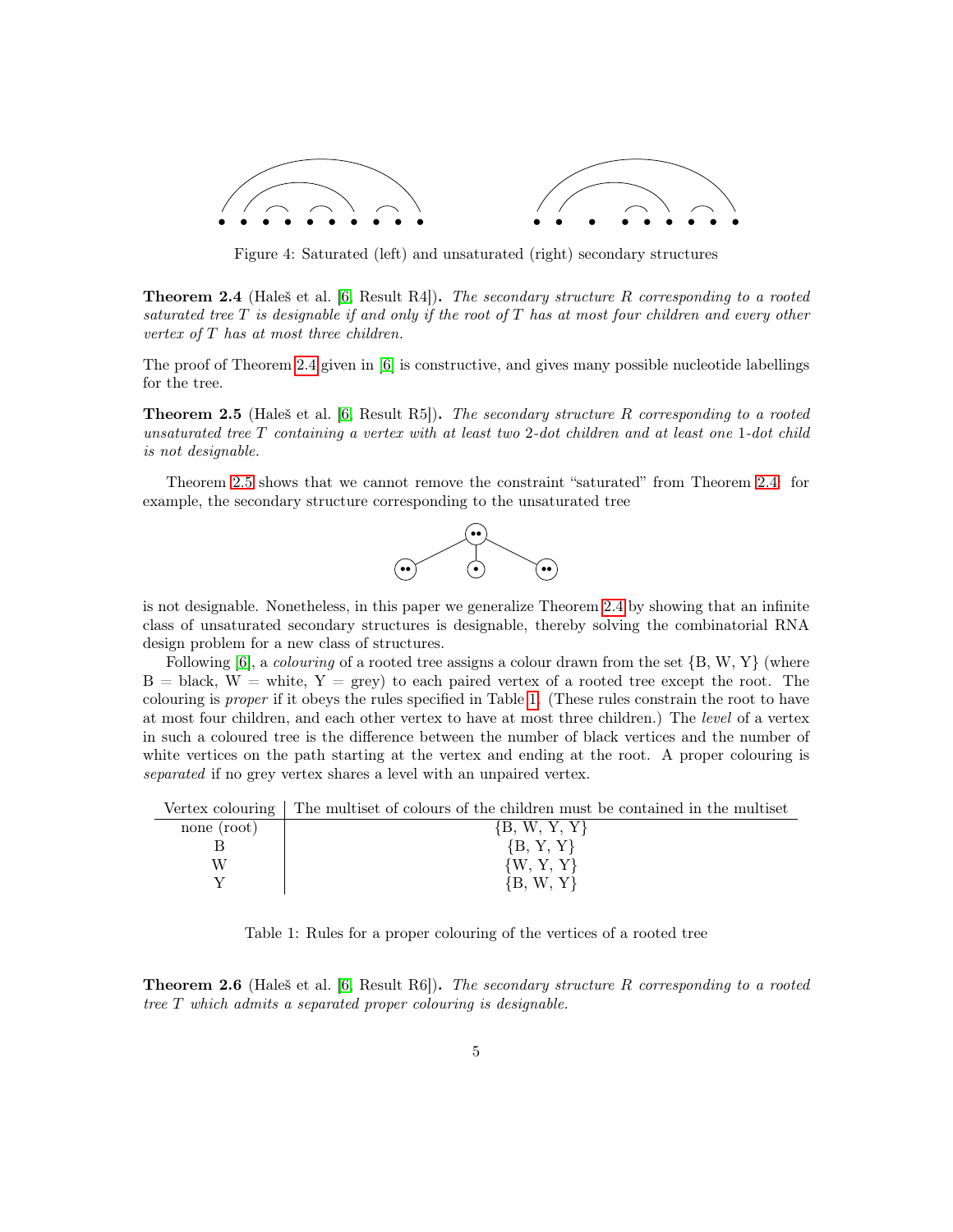Theorem [2.6](#page-4-3) is proved in [\[6\]](#page-23-10) using an algorithm for constructing a design for the secondary structure R in which all leaves are labelled with A, and then the remaining black vertices are labelled with GC, white vertices with CG, and grey vertices with one of AU and UA.

In Section [3](#page-5-0) we shall introduce the infinite class of "P-unsaturated perfect floral trees", and state without proof our main result (Theorem [3.3\)](#page-6-0) that these trees corresponds to designable secondary structures under the "natural labelling" of the structure with nucleotides. We then show that our main result complements the previous result of Theorem [2.6,](#page-4-3) in that each can be used to establish the designability of a secondary structure that the other cannot. We then establish some extensions of the main result, as Corollaries [3.4](#page-7-0) and [3.5.](#page-8-0) Verifying that the natural labelling gives a maximum-size arc set is straightforward, but proving that the corresponding sequence is a design for the target structure appears to be much more difficult and subtle. In Section [4](#page-9-0) we illustrate the proof techniques for Theorem [3.3](#page-6-0) by reference to an extended example. We then prove the main result in full generality in Section [5.](#page-15-0) We conclude in Section [6](#page-22-0) with some open questions.

# <span id="page-5-0"></span>3 Main result and some extensions

We wish to identify a new class of unsaturated trees that are designable (and which must necessarily avoid the class of unsaturated trees described in Theorem [2.5\)](#page-4-1). In order to do so, we introduce Definition [3.1.](#page-5-1) Note that the *depth* of a vertex  $v$  in a rooted tree is the length of the path from the root to v.

<span id="page-5-1"></span>**Definition 3.1** (P-unsaturated). A rooted tree is P-unsaturated if every leaf at the maximum depth is assigned exactly one dot and all other vertices exactly two dots.

(The letter P in the name P-unsaturated is inspired by the requirement that all one-dot vertices of the rooted tree must be Pendant vertices.)



Figure 5: P-unsaturated binary tree

A binary tree is a rooted tree in which every vertex has at most two children. A perfect binary tree is a rooted tree in which every internal vertex has exactly two children and all leaves are at the same depth. We call a rooted tree *floral* if removing all vertices at the maximum depth leaves a binary tree, and *perfect floral* if removing all vertices at the maximum depth leaves a perfect binary tree. For example, Figure [6](#page-6-1) shows a P-unsaturated perfect floral tree of height 3.

Theorem [3.3](#page-6-0) (whose full proof is postponed until Section [5\)](#page-15-0) states that the secondary structure correponding to a P-unsaturated perfect floral tree is designable. The statement of this result involves the following assignment of nucleotides.

**Definition 3.2** (Natural labelling). Let T be a P-unsaturated perfect floral tree of height  $n + 1$ . The natural labelling of T labels all vertices at depth  $n+1$  with A if  $n+1$  is even, and with C if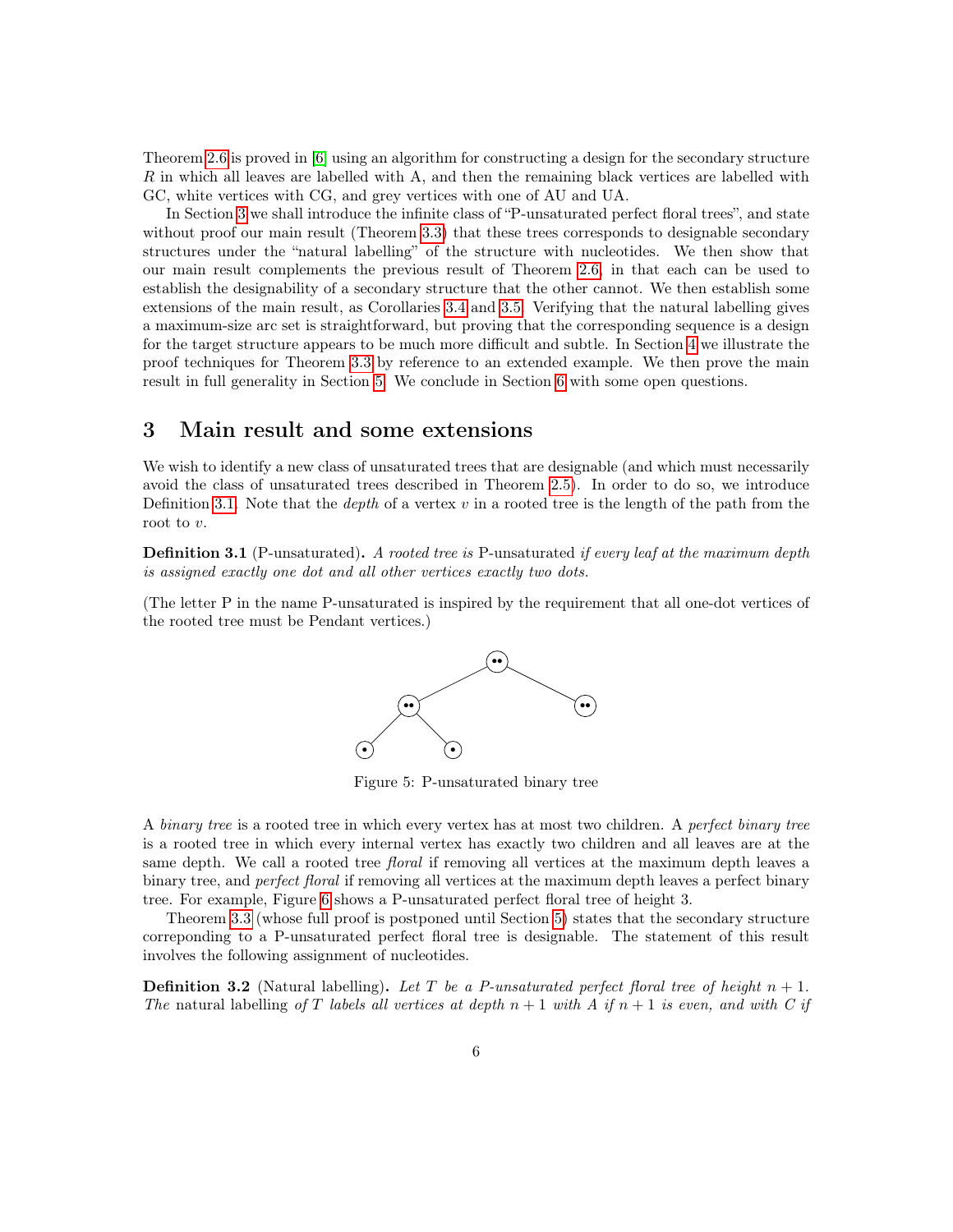<span id="page-6-1"></span>

Figure 6: P-unsaturated perfect floral tree

 $n+1$  is odd; and labels the remaining vertices at even depths from left to right with alternating AU and UA, and those at odd depths from left to right with alternating GC and CG.

<span id="page-6-2"></span>For example, the natural labelling of the tree in Figure [6](#page-6-1) is shown in Figure [7.](#page-6-2)



Figure 7: Natural labelling of P-unsaturated perfect floral tree

<span id="page-6-0"></span>**Theorem 3.3** (Main Result). The secondary structure R corresponding to a P-unsaturated perfect floral tree  $T$  is designable, and a design for  $R$  is given by the nucleotide sequence  $S$  corresponding to the natural labelling of T.

Theorems [2.6](#page-4-3) and [3.3](#page-6-0) complement each other. The unsaturated tree shown in Figure [8,](#page-7-1) for example, admits the displayed separated colouring and so is designable by Theorem [2.6,](#page-4-3) but is not floral and so cannot be shown to be designable using Theorem [3.3](#page-6-0) (nor by its Corollary [3.4](#page-7-0) below). Conversely, consider a P-unsaturated perfect floral tree T of height 5, each of whose vertices at depth 4 has one child that is assigned one dot. We know this tree is designable by Theorem [3.3,](#page-6-0) but we now demonstrate with reference to Figure [9](#page-7-2) that it cannot be shown to be designable using Theorem [2.6.](#page-4-3) Suppose, for a contradiction, that we can assign a separated proper colouring to T. By the separated colouring condition, no vertex at depth 4 can be coloured Y (else it would share a level with its unpaired child), and then by the colouring rules given in Table [1](#page-4-2) each pair of sibling vertices at depth 4 must be coloured as one B and one W. The colouring rules applied to vertices at depth 3, then depth 2, and so on, then force all vertices at depths 1 and 3 to be coloured Y, and all vertices at depth 2 to be coloured in sibling pairs as one B and one W. But then the grey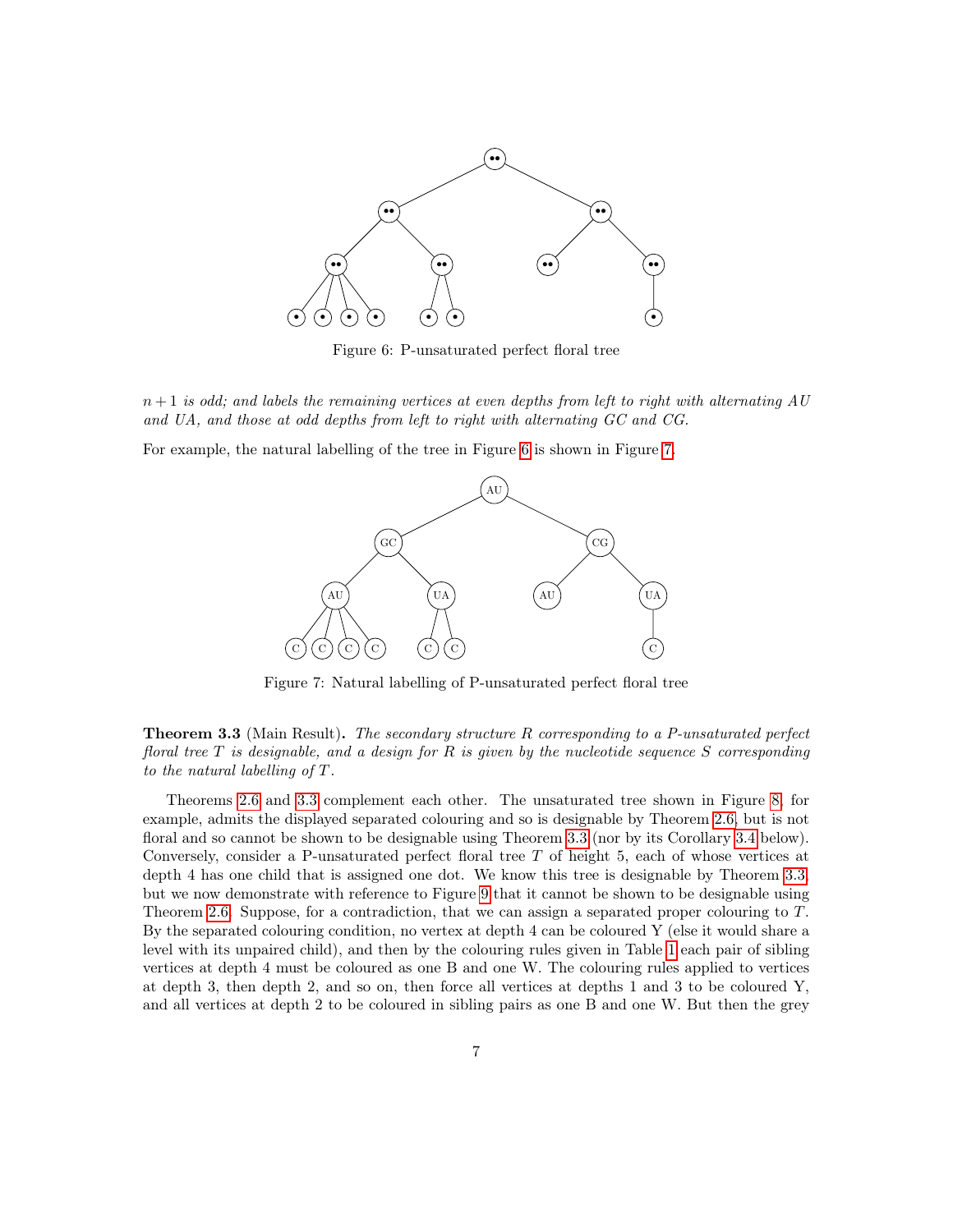<span id="page-7-1"></span>vertices at depth 1 share the level 0 with the shaded unpaired vertex contained in the subtree of T shown in Figure [9,](#page-7-2) contradicting that the proper colouring is separated.



<span id="page-7-2"></span>Figure 8: Unsaturated tree admitting a separated proper colouring (levels shown beneath vertices)



Figure 9: Subtree of proper colouring of P-unsaturated perfect floral tree of height 5

We show in Corollary [3.4](#page-7-0) that we can relax the condition "perfect floral" in Theorem [3.3](#page-6-0) to "floral". The example structures in Figure [10](#page-8-1) illustrate the ideas of the proof.

<span id="page-7-0"></span>**Corollary 3.4.** The secondary structure R corresponding to a P-unsaturated floral tree  $T$  is designable, and a design for  $R$  is given by the nucleotide sequence corresponding to a labelled subtree of the natural labelling of a perfect floral tree.

*Proof.* Let T' be the smallest perfect floral tree containing T as a subtree; T' is necessarily Punsaturated. Let  $\tau'$  be the labelled perfect floral tree obtained by assigning nucleotides to  $T'$ according to the natural labelling. By Theorem [3.3,](#page-6-0) the labelled tree  $\tau'$  yields a design  $S'$  of nucleotides whose (unique) maximum-size arc set corresponds to T'. Let  $\tau$  be the labelled subtree of  $\tau'$  whose unlabelled version is T, and let S be the associated sequence of nucleotides.

Colour the nucleotides and arcs that belong to  $S'$  but not to  $S$  red. The red substructure of  $S'$  consists of all nucleotides and corresponding arcs that must be pruned from the labelled perfect floral tree  $\tau'$  to obtain the labelled floral tree  $\tau$ . It follows that the secondary structure R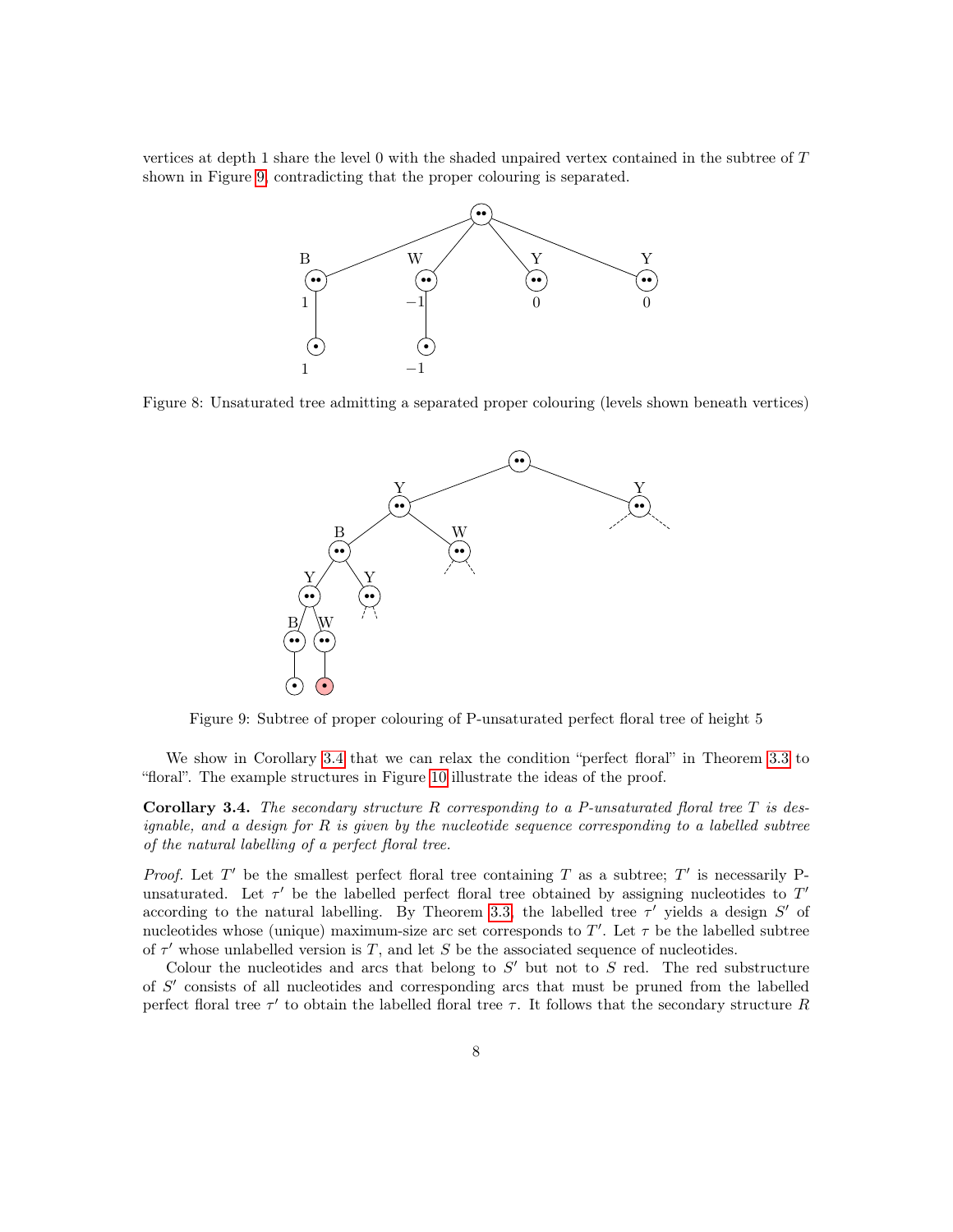corresponding to  $T$  is a maximum-size arc set for  $S$ : if  $S$  admits a larger arc set than  $R$  then that arc set, together with the red arc set of  $S'$ , gives a larger arc set for  $S'$  (contradicting that the secondary structure corresponding to  $T'$  is a maximum-size arc set for  $S'$ ). It also follows that S is a design for  $R$ : if  $S$  admits an alternative maximum-size arc set to  $R$  then that arc set, together with the red arc set of  $S'$ , gives an alternative maximum-size arc set for  $S'$  (contradicting that  $S'$ is a design).  $\Box$ 

<span id="page-8-1"></span>

Figure 10: Illustration of the proof of Corollary [3.4](#page-7-0)

Recall from Section [1](#page-0-0) that we have assumed the Watson-Crick model (under which minimizing the total energy is equivalent to maximizing the number of  ${G, C}$  and  ${A, U}$  base pairs). We show in Corollary [3.5](#page-8-0) that the result of Corollary [3.4](#page-7-0) carries over to the Nussinov-Jacobson model with  $\alpha = \beta = \gamma = -1$ , under which minimizing the total energy is equivalent to maximizing the number of  $\{G, C\}$  and  $\{A, U\}$  and  $\{G, U\}$  base pairs.

<span id="page-8-0"></span>**Corollary 3.5.** The secondary structure R corresponding to a P-unsaturated floral tree T is designable under the model in which minimizing the total energy is equivalent to maximizing the number of  $\{G, C\}$  and  $\{A, U\}$  and  $\{G, U\}$  base pairs.

*Proof.* Let  $R$  be the secondary structure corresponding to a P-unsaturated floral tree  $T$ . By Corol-lary [3.4,](#page-7-0) there is a design S for R under the Watson-Crick model (containing no  $\{G, U\}$  base pairs), and S corresponds to a labelled subtree of the natural labelling of a perfect floral tree. Since all G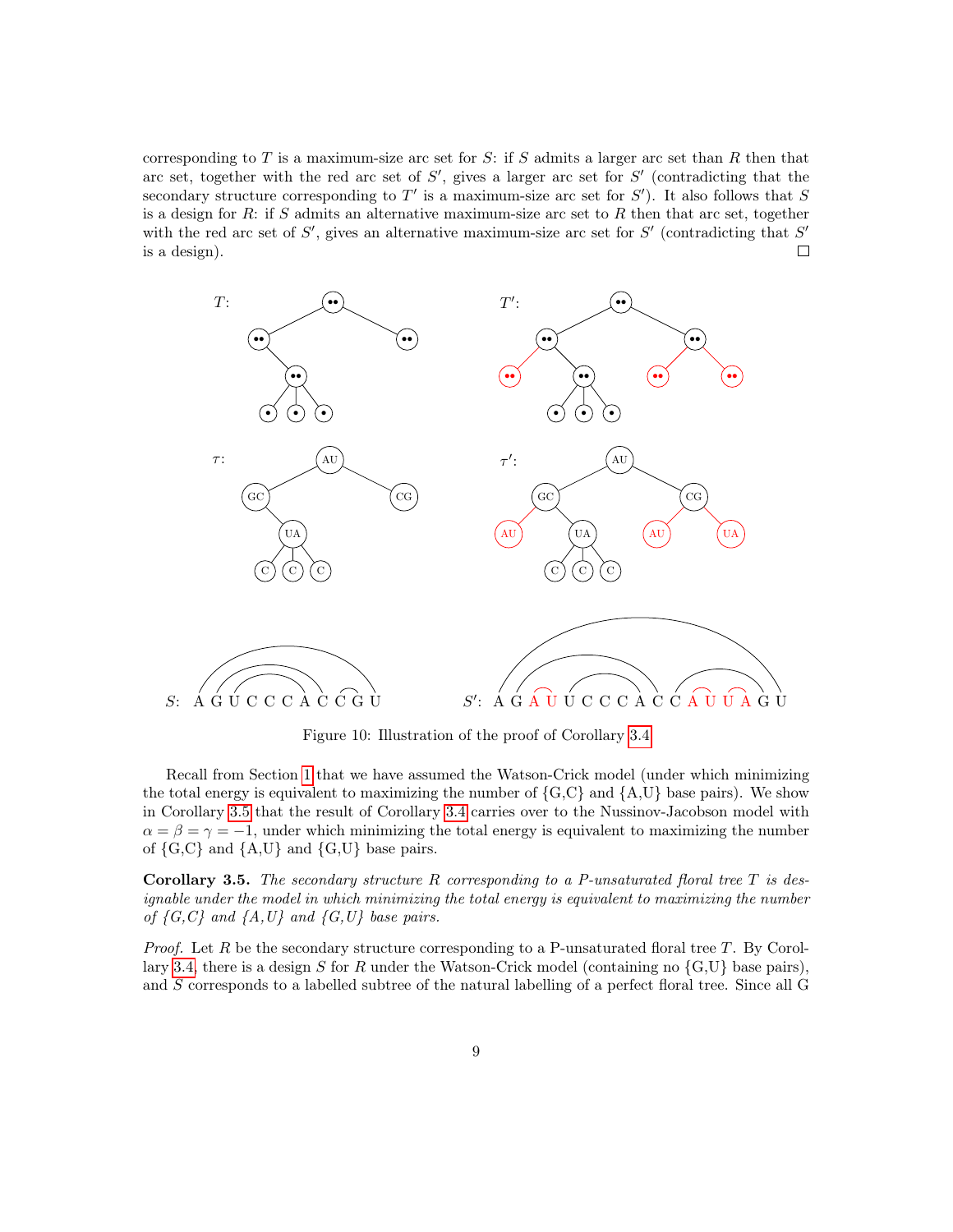and U nucleotides are paired in the natural labelling, the number of arcs in  $R$  equals the number  $g$ of G nucleotides in  $S$  plus the number  $u$  of  $U$  nucleotides in  $S$ .

We shall show that  $S$  is also a design for  $R$  under the model which involves maximizing the number of  $\{G, C\}$  and  $\{A, U\}$  and  $\{G, U\}$  base pairs, by showing that an alternative arc set to R that includes at least one  $\{G, U\}$  base pair must contain fewer arcs than the  $q + u$  contained in R. Let the number of  $\{G, U\}$  base pairs in an arc set under this more general model be  $n > 0$ . Then there are at most  $g - n$  nucleotides G remaining to form  $\{G, C\}$  base pairs, and at most  $u - n$  nucleotides U remaining to form  ${A, U}$  base pairs, giving a total base pair count of at most  $(g - n) + (u - n) + n < g + u$ .  $\Box$ 

# <span id="page-9-0"></span>4 Illustration of proof techniques

Although the natural labelling of a P-unsaturated perfect floral tree follows a simple pattern, and it is relatively straightforward to show that Theorem [3.3](#page-6-0) holds when  $T$  has small height, finding a general argument that applies to all tree heights appears to be very delicate. In Section [5](#page-15-0) we will prove Theorem [3.3](#page-6-0) according to the following outline (where  $R$  is the secondary structure corresponding to a P-unsaturated perfect floral tree  $T$ , and  $S$  is the nucleotide sequences corresponding to the natural labelling of T). Let  $R$ ,  $S$ , and T be as given in Theorem [3.3.](#page-6-0) We must establish that  $S$  has a unique maximum-size arc set, and that this arc set equals  $R$ . We first show that all nucleotides in S that are unpaired in T (those at depth  $n + 1$ ) must also remain unpaired in every maximum-size arc set. In view of this, we show how to reduce to the case of a saturated perfect binary tree. Our main tool is a running difference of strategically chosen subsets of the nucleotides in S, and a key insight is to focus on the parity of these running differences.

Having reduced a P-unsaturated perfect floral tree to a saturated perfect binary tree, we could then apply Theorem [2.4](#page-4-0) to show that the secondary structure is designable. However, to keep our proof self-contained and to demonstrate the versatility of the method of running differences, we instead give our own proof in which we show that for every depth  $j$  of the reduced tree, nucleotides at depth  $j$  must all pair with one another, and that this forces a maximum-size arc set for  $S$  to equal R.

We now give a detailed illustration of the proof of Theorem [3.3,](#page-6-0) using the example of a Punsaturated perfect binary tree  $T$  of height 4. (We use a binary tree in this illustration simply for convenience: the arguments readily extend to a P-unsaturated perfect floral tree.) The natural labelling  $\tau$  of T is:



The corresponding sequence  $S$  (represented on two lines to assist reading) is: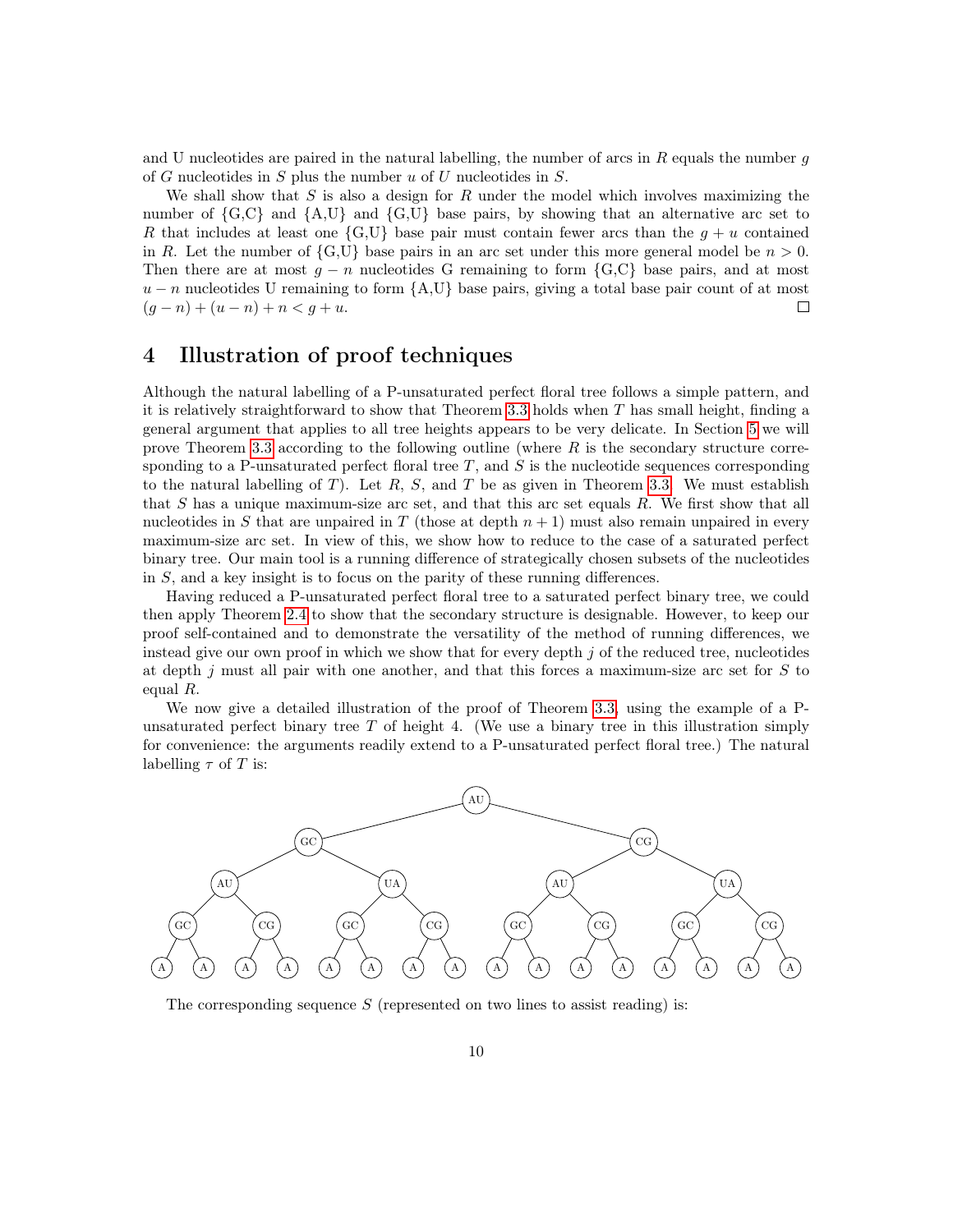# A G A G A A C C A A G U U G A A C C A A G A C C A G A A C C A A G U U G A A C C A A G A G U

We shall show that S admits a unique maximum-size arc set, and that this arc set equals R. We introduce the following definition.

**Definition 4.1** (Balanced set). A subset of nucleotides from a nucleotide sequence forms a balanced set if it comprises either an equal number of Gs and Cs or an equal number of As and Us.

For example, in Figure [11](#page-10-0) the subset of G and C nucleotides shown boxed and coloured forms a balanced set  $\beta$  within the nucleotide sequence  $S$ . The tag shown in Figure [11](#page-10-0) above each nucleotide N (not in  $\mathcal{B}$ ) is the difference between the number of Gs and the number of Cs occurring in B to the left of N, namely the *running difference* with respect to B. We use the corresponding definition for the running difference with respect to a balanced set of A and U nucleotides.

<span id="page-10-0"></span>

|  |  | $0 \t 1 \t 2 \t 2 \t 0 \t 0 \t 1 \t 1 \t 2 \t 2 \t 0 \t 0 \t 1$                                                                                   |  |  |  |  |  |
|--|--|---------------------------------------------------------------------------------------------------------------------------------------------------|--|--|--|--|--|
|  |  | A G A G A A C C A A G U U G A A C C A A G A C                                                                                                     |  |  |  |  |  |
|  |  | $-1$ 0 0 $-2$ $-2$ $-1$ $-1$ 0 0 $-2$ $-2$ $-1$ 0                                                                                                 |  |  |  |  |  |
|  |  | $\boxed{C}$ A $\boxed{G}$ A A $\boxed{C}$ $\boxed{C}$ A A $\boxed{G}$ U U $\boxed{G}$ A A $\boxed{C}$ $\boxed{C}$ A A $\boxed{G}$ A $\boxed{G}$ U |  |  |  |  |  |

Figure 11: A balanced set of nucleotides and its corresponding running differences

In order to prove Theorem [3.3](#page-6-0) for T, we iteratively define a succession of balanced sets of nucleotides, occurring as disjoint subsets of the sequence  $S$ , and use the running difference with respect to these balanced sets to constrain the possible arcs of a maximum-size arc set.

Suppose a maximum-size arc set M is applied to the sequence S. The labelled tree  $\tau$  from which S is derived shows that S admits an arc set for which only A nucleotides are unpaired; therefore in M all G, C, and U nucleotides of the sequence must be paired.

#### Iteration 1:

 $S$  has an equal number of Gs and Cs, forming a balanced set  $\beta$  which is boxed and coloured as shown in Figure [11.](#page-10-0) To achieve the maximum number of arcs, all elements of  $\beta$  must pair with one another; this is indicated by the colouring, which will be retained in all subsequent iterations (whereas the boxes are a temporary notation used only in the current iteration). To avoid inducing an arc crossing, every arc in M joining uncoloured nucleotides (As and Us) must therefore enclose equally many of the two types of boxed nucleotides (Gs and Cs). Tag the uncoloured nucleotides with the running difference with respect to  $\beta$ , as in Figure [11.](#page-10-0)

Then the uncoloured nucleotides with a given tag cannot pair with uncoloured nucleotides with a different tag, and cannot pair with coloured nucleotides (because those must all pair with one another). Therefore, the uncoloured nucleotides with a given tag can pair only with one another. This implies the weaker result that uncoloured nucleotides whose tags have the same parity can pair only with one another. (We have not yet shown that the uncoloured nucleotides with a given tag must all pair with one another, nor what the pairings must be.)

As a visual aid, we copy the boxing, colouring, and tagging applied to the nucleotides of S onto the corresponding labelled tree  $\tau$ : the nucleotides belonging to  $\beta$  (the Gs and Cs) are boxed and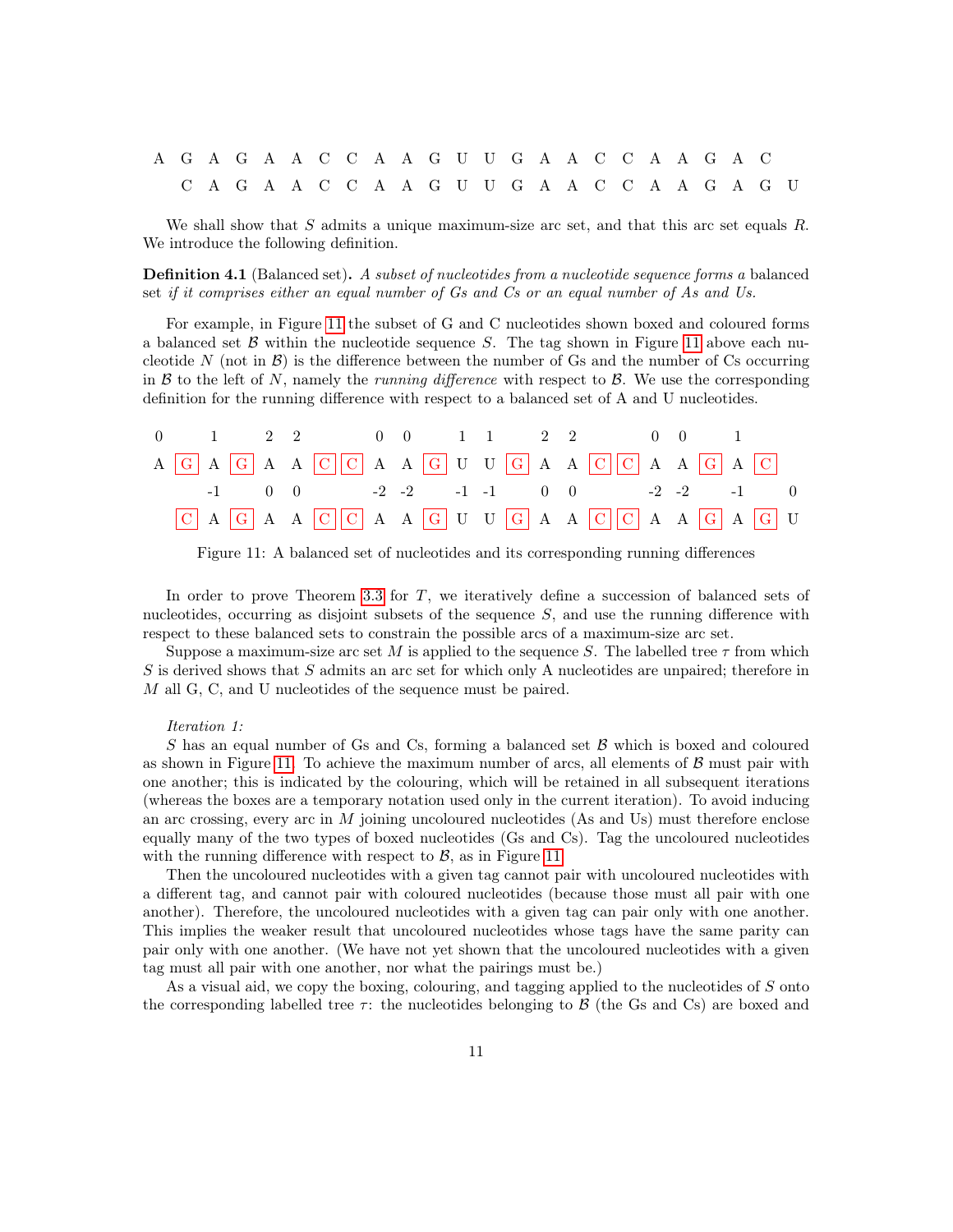coloured, and the uncoloured nucleotides (the As and Us) are tagged as above. (This does not assume the result we wish to prove, namely that applying a maximum-size arc set to S results in the labelled tree  $\tau$ .)



As described, all uncoloured nucleotides whose tags are odd (this being the opposite parity to that of the nucleotides at depth 4) can pair only with one another. But these nucleotides form a new balanced set  $\mathcal{B}'$  (comprising A and U nucleotides), and so must all pair with one another to achieve the maximum number of arcs; this will be indicated by colouring in the next iteration. Remove the tags and boxes but retain the colouring.

```
Iteration 2:
```
Box and colour the nucleotides of the new balanced set  $\mathcal{B}'$ , as shown below.

|  |  |  |  | A G A G A A C C A A G U U G A A C C A A G A C C A A G A C C A A G A C C A A G A C C A A G A C C A A G A C C A A G A C C A A G A C C A A G A C C A A G A C C A A G A C C A A G A C C A A G A C C A A G A C C A A G A C C A A G |  |  |  |  |
|--|--|--|--|-------------------------------------------------------------------------------------------------------------------------------------------------------------------------------------------------------------------------------|--|--|--|--|
|  |  |  |  |                                                                                                                                                                                                                               |  |  |  |  |

To avoid inducing an arc crossing, every arc in  $M$  joining two nucleotides not in  $\mathcal{B}'$  must enclose an equal number of the two nucleotide types in  $\mathcal{B}'$  (boxed As and boxed Us). Tag the uncoloured nucleotides with the running difference with respect to  $\mathcal{B}'$ .

|  |  |  |  | 0 1 1 1 1 1 -1 -1 -1 -1                                                                                                                                                                                                     |  |  |  |  |
|--|--|--|--|-----------------------------------------------------------------------------------------------------------------------------------------------------------------------------------------------------------------------------|--|--|--|--|
|  |  |  |  | A G A G A A C C A A G U U G A A C C A A G A C C A G A C C A A G A C C A A G A C C A A G A C C A A G A C C A A G A C C A A G A C C A A G A C C A A G A C C A A G A C C A A G A C C A A G A C C A A G A C C A A G A C C A A G |  |  |  |  |
|  |  |  |  | $1 \quad 1 \quad 1 \quad 1$ $-1 \quad -1 \quad -1 \quad 0$                                                                                                                                                                  |  |  |  |  |
|  |  |  |  |                                                                                                                                                                                                                             |  |  |  |  |

Uncoloured nucleotides whose tags have the same parity can pair only with one another. The corresponding version of  $\tau$  (again shown only as a visual aid) is: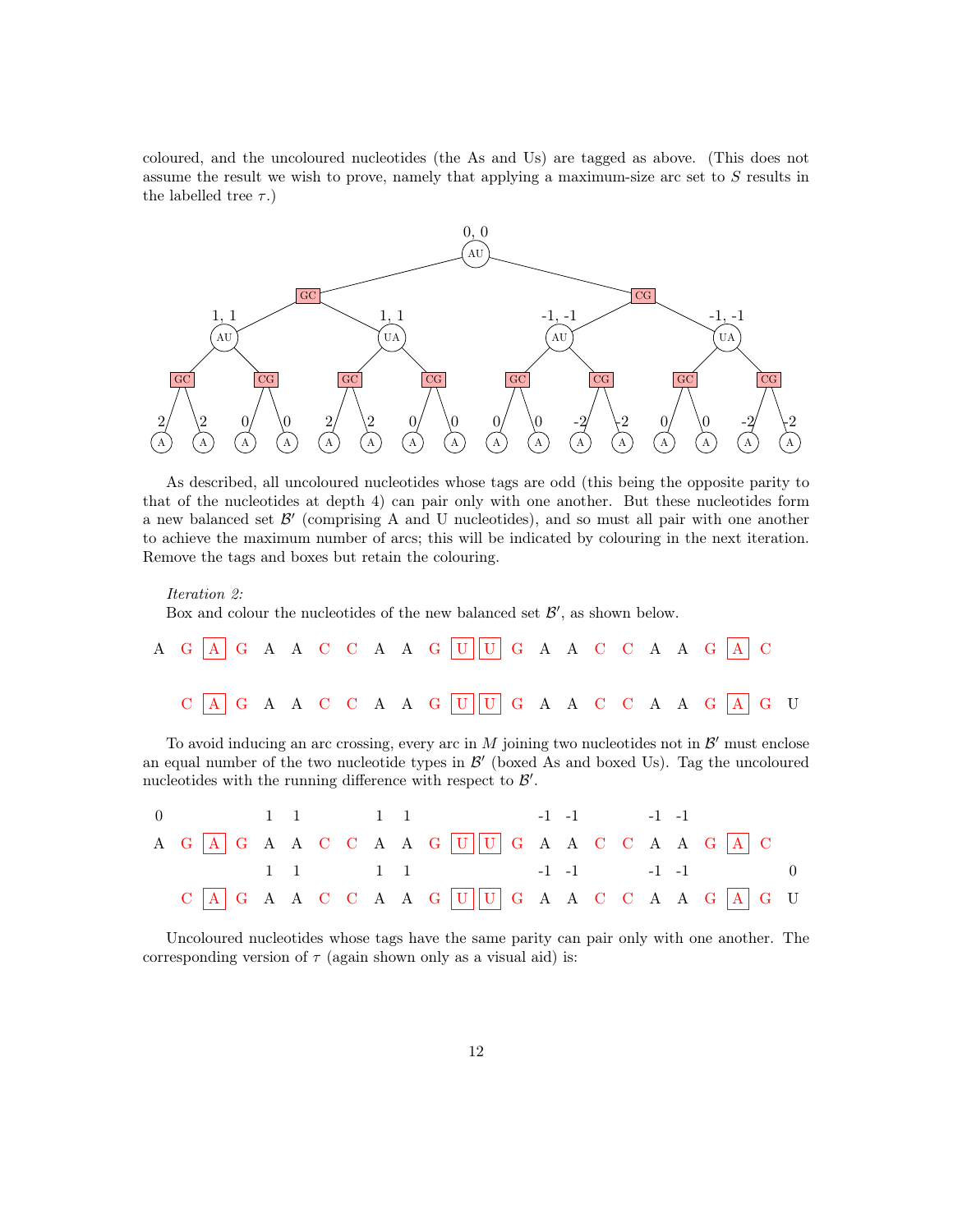

All uncoloured nucleotides whose tags are even (this being the opposite parity to that of the nucleotides at depth 4) can pair only with one another. There are only two such nucleotides, namely the initial A and final U of the sequence S. They form a trivial new balanced set  $\mathcal{B}''$  and so must pair with one another. Remove the tags and boxes but retain the colouring.

#### Iteration 3:

Box and colour the nucleotides of the new balanced set  $\mathcal{B}''$ .

| AGAGAACCAAGUUGAACCAAGAC                       |  |  |  |  |  |  |  |  |  |  |  |
|-----------------------------------------------|--|--|--|--|--|--|--|--|--|--|--|
|                                               |  |  |  |  |  |  |  |  |  |  |  |
| C A G A A C C A A G U U G A A C C A A G A G U |  |  |  |  |  |  |  |  |  |  |  |

At this point, only the nucleotides at depth 4 are uncoloured, which is the stopping criterion. Since all coloured nucleotides must pair with one another, and all nucleotides at depth 4 (the uncoloured nucleotides) are As, the nucleotides at depth 4 must remain unpaired in  $M$ .

We will use this fact to determine M completely. Before doing so, we observe several properties that allow us to simplify the argument presented so far. Consider the balanced sets  $\mathcal{B}, \mathcal{B}', \mathcal{B}''$  in iterations 1 to 3. Observe that the nucleotides in S occurring at a given depth in  $\tau$  are either all in, or all not in, the current balanced set. Furthermore the tags (with respect to this balanced set) of all nucleotides at a given depth share the same parity, and the parity switches between successive tagged depths. As a result, the labelled tree  $\tau$  for each iteration 1 to 3 can be condensed as follows: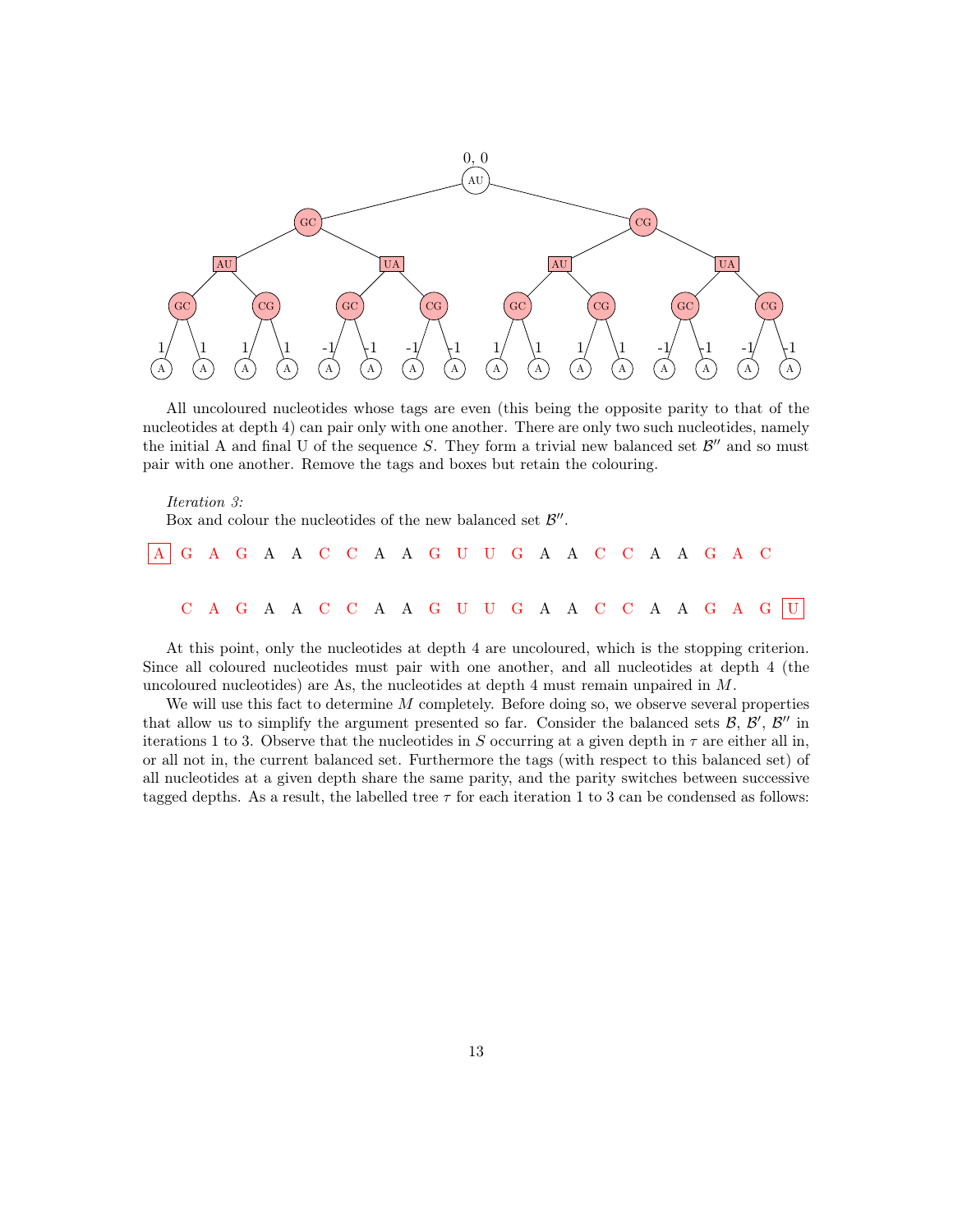<span id="page-13-0"></span>

Figure 12: Simplified representation of iterations 1 to 3 using condensed tree

In the condensed tree, all vertices at a given depth in the original tree  $\tau$  are represented by a single vertex labelled with either AU or GC according to the nucleotide types appearing at that depth in  $\tau$ . The numbers placed at uncoloured depths give the parity of the running difference with respect to the current balanced set.

We now show that M must equal the arc set R corresponding to  $T$ . Since all nucleotides in  $S$ occurring at depth 4 in  $\tau$  remain unpaired in M, we may remove them from  $\tau$  to obtain the labelled height 3 saturated perfect binary tree  $\hat{\tau}$ , namely:



The corresponding nucleotide sequence  $\widehat{S}$  is:

A G A G C C G U U G C C G A C C A G C C G U U G C C G A G U

We claim that all nucleotides in  $\hat{S}$  occurring at a given depth in  $\hat{\tau}$  must pair with one another in M. By then considering arcs joining nucleotides in  $\hat{S}$  that occur at depth 0 to 3 in  $\hat{\tau}$  in that order, and applying the condition of no arc crossings, we obtain the following nested sequence of arcs: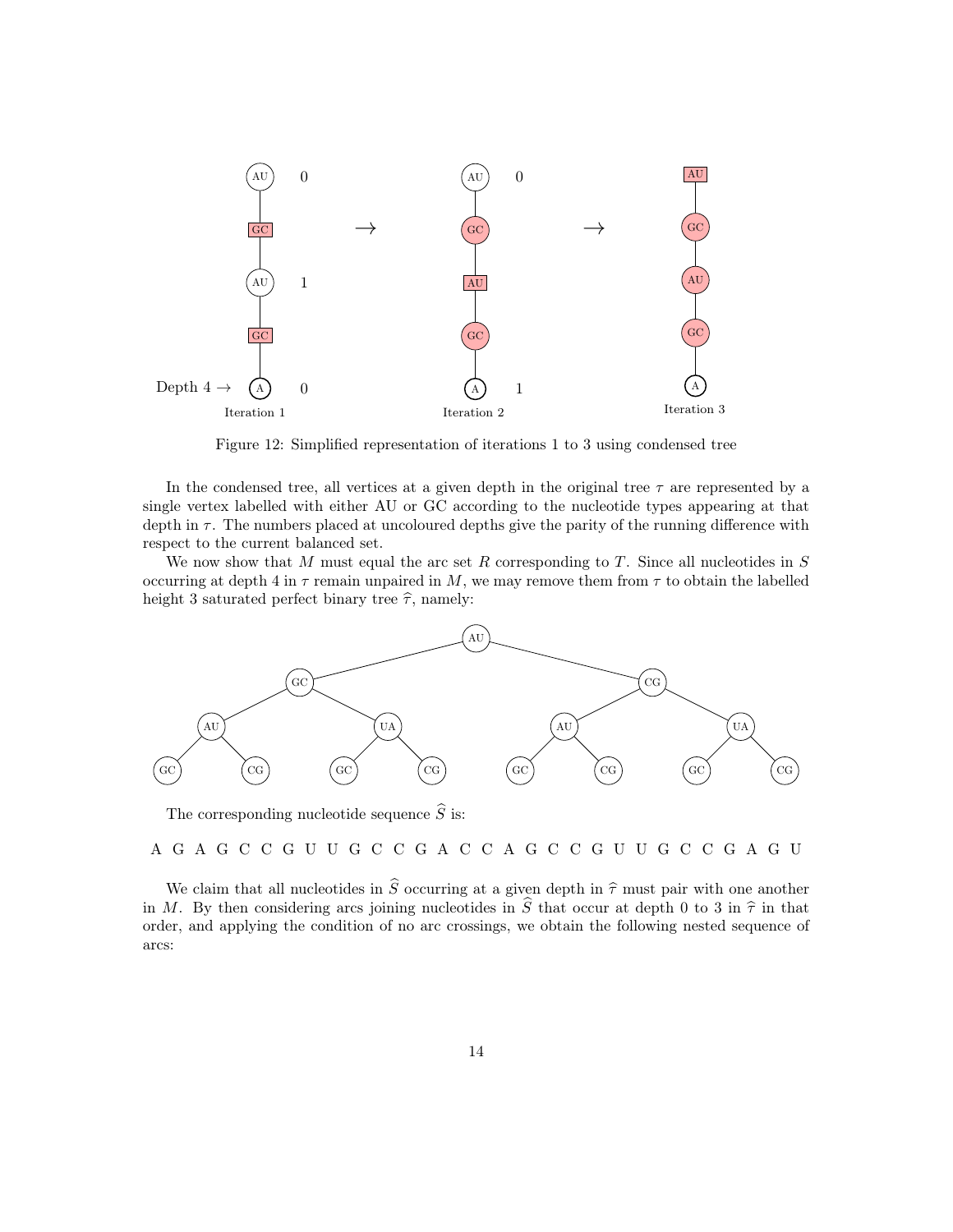

This arc set corresponds exactly to the arc set of  $M$  (because the nucleotides occurring at depth 4 in  $\tau$  remain unpaired in M). Therefore M equals R, as required.

It remains to prove the claim. To show that all nucleotides in  $\hat{S}$  occurring at depth j  $(0 \leq j \leq 3)$ in  $\hat{\tau}$  must pair with one another in M, we modify the previous process involving boxes, colouring, and tags so that the last remaining uncoloured depth is  $j$  (rather than 4, as in Figure [12\)](#page-13-0). We illustrate this modified process for the case  $j = 1$ , using a condensed tree representation for  $\hat{\tau}$ . The argument for other values of  $j$  is similar.

<span id="page-14-0"></span>

Figure 13: Sequence of condensed trees for the case  $j = 1$ 

In iteration 1 of Figure [13,](#page-14-0) box and colour the even depths (having opposite parity to  $j = 1$ ). The nucleotides occurring at these depths belong to a balanced set  $\mathcal{B}$ , and so they must all pair with one another. Place at uncoloured depths the parity of the running difference with respect to B. Nucleotides whose running difference has even parity (opposite to that of the nucleotides at depth  $j = 1$ ) form a new balanced set  $\mathcal{B}'$ .

In iteration 2 of Figure [13,](#page-14-0) box and colour the depth at which the nucleotides of the new balanced set  $\mathcal{B}'$  occur. All nucleotides at coloured depths must pair with one another. The only depth remaining uncoloured is  $j = 1$ , all of whose nucleotides can therefore pair only with one another. The existence of  $\hat{\tau}$  (in which every nucleotide is paired) then shows that the nucleotides at depth  $j = 1$  must all pair with one another. This establishes the claim.

We shall prove Theorem [3.3](#page-6-0) in Section [5](#page-15-0) by generalizing this example.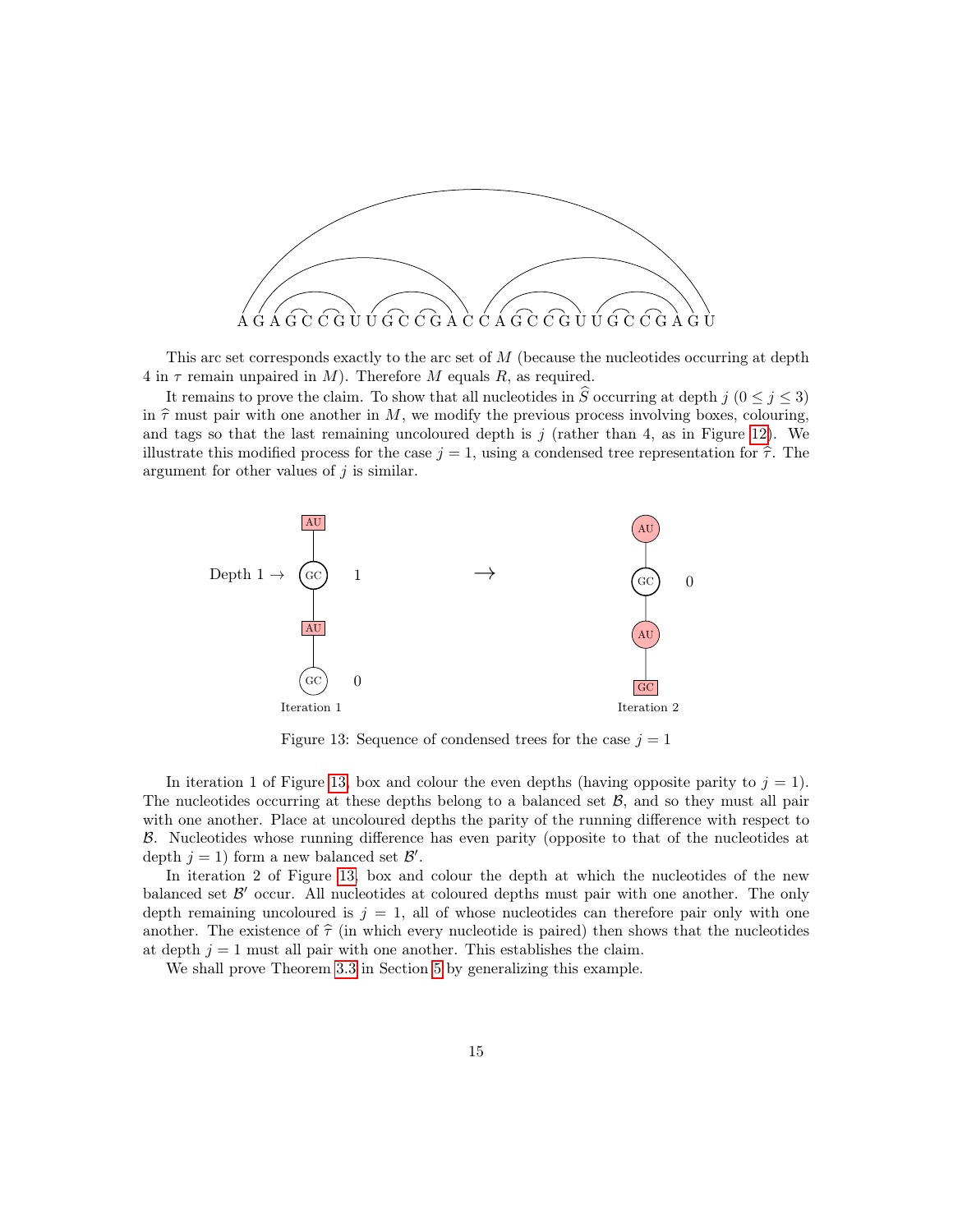# <span id="page-15-0"></span>5 Proof of main result (Theorem [3.3\)](#page-6-0)

In this section we prove Theorem [3.3](#page-6-0) according to the model described in Section [4.](#page-9-0)

We shall require two preliminary results. Observation [5.1](#page-15-1) states that we cannot "jump over" a depth of a labelled tree as it is traversed to produce its corresponding nucleotide sequence. Lemma [5.2](#page-15-2) counts the number of nucleotides at a fixed depth that occur in a subsequence of the nucleotide sequence corresponding to the natural labelling of a P-unsaturated perfect floral tree. The four cases of Lemma [5.2](#page-15-2) are illustrated in Figure [14](#page-16-0) using a tree of height 3, with nucleotides  $N_1$  and  $N_2$  marked in red in the tree representation (left) and corresponding arc representation (right), and the nucleotides occurring at depth h between  $N_1$  and  $N_2$  marked in green.

<span id="page-15-1"></span>**Observation 5.1.** Let S be the nucleotide sequence corresponding to a labelled tree. Then adjacent nucleotides in S occur either at the same depth or at depths that differ by one.

<span id="page-15-2"></span>**Lemma 5.2.** Let S be the nucleotide sequence corresponding to the natural labelling of a  $P$ unsaturated perfect floral tree of height  $n + 1$ . Let  $N_1$  be a nucleotide at depth k. Suppose at least one nucleotide following  $N_1$  in S is at depth  $\ell$ , and let  $N_2$  be the first such nucleotide.

Further suppose the subsequence of S starting at  $N_1$  and ending at  $N_2$  passes through depth  $h \notin \{k, \ell\}$  at least once. Then the total number of nucleotides at depth h occurring between  $N_1$  and  $N_2$  in S is

$$
\begin{cases} 2 & \text{if } \ell = k \text{ and } h < k \\ 2^{h-k+1} & \text{if } \ell = k \text{ and } k < h < n+1 \\ 1 & \text{if } k < h < \ell \\ odd & \text{if } \ell < h < k. \end{cases}
$$

*Proof.* Consider the path through the tree corresponding to the subsequence of S that starts at  $N_1$ and ends at  $N_2$ .

- **Case 1:**  $\ell = k$  and  $h < k$ . The path passes through depth h exactly once in the upward direction and exactly once in the downward direction.
- **Case 2:**  $\ell = k$  and  $k < h < n + 1$ . The nucleotides  $N_1$  and  $N_2$  form a base pair (by definition of  $N_2$ ), and the path traverses the entire subtree rooted at the vertex labelled by the base pair  $N_1N_2$ .
- **Case 3:**  $k < h < \ell$ . By definition of  $N_2$ , the path passes through depth h exactly once.
- **Case 4:**  $\ell < h < k$ . Consider the subtrees rooted at the vertices at depth h. Nucleotide  $N_1$  occurs in one of these subtrees, say  $\sigma$ , and in S it lies between the two nucleotides labelling the root of  $\sigma$ . To reach  $N_2$  from  $N_1$ , the path passes through the second of these two nucleotides and then through both the nucleotides labelling the root of all the subtrees (if any) lying to the right of  $\sigma$  in the tree before reaching depth  $\ell$ .

 $\Box$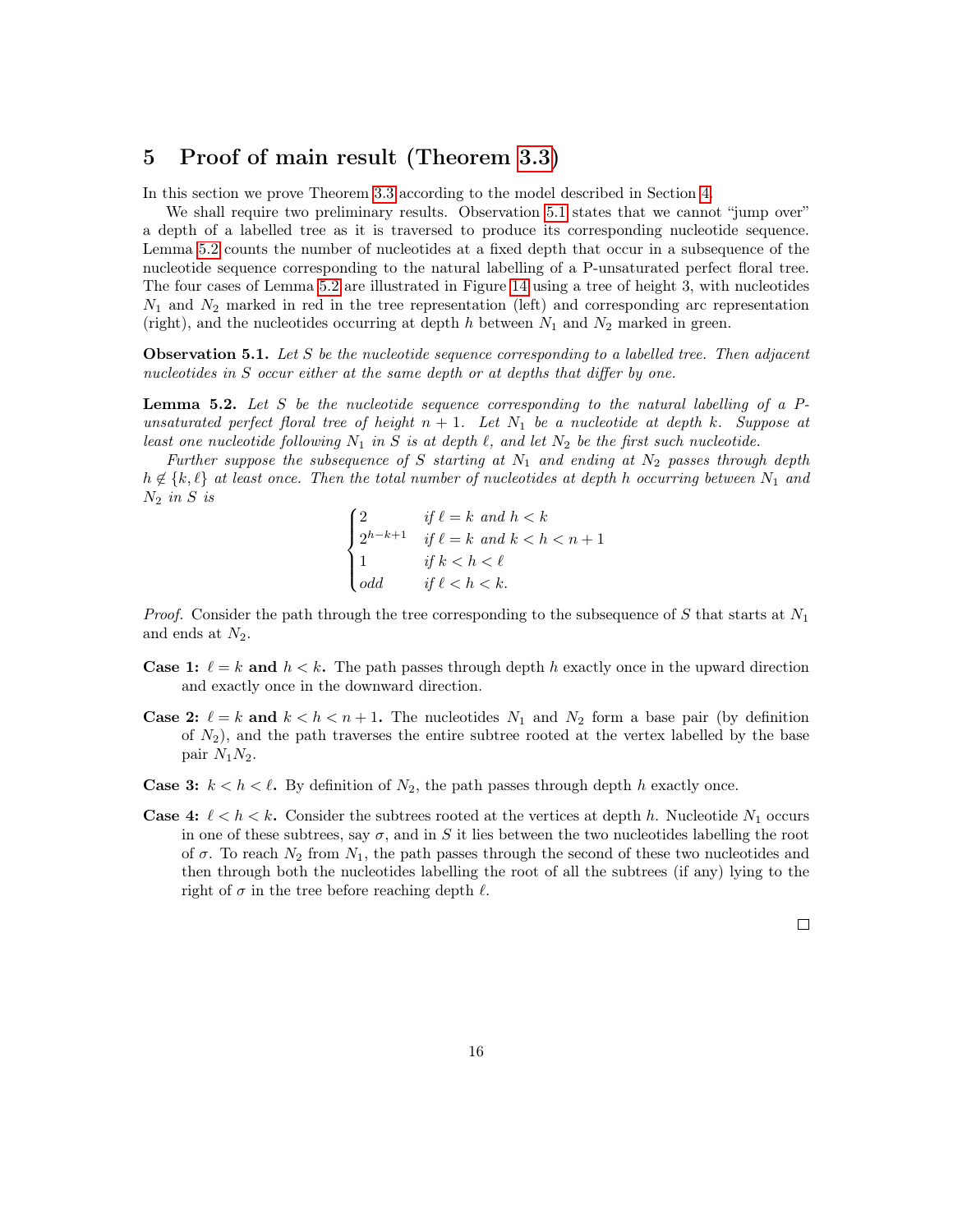<span id="page-16-0"></span>

**Case 1:**  $\ell = k$  and  $h < k$  (illustrated by  $\ell = k = 2$  and  $h = 1$ ).



**Case 2:**  $\ell = k$  and  $k < h < n + 1$  (illustrated by  $\ell = k = 1$  and  $h = 2$ ).



**Case 3:**  $k < h < \ell$  (illustrated by  $\ell = 2$  and  $k = 0$  and  $h = 1$ ).



**Case 4:**  $\ell < h < k$  (illustrated by  $\ell = 0$  and  $k = 2$  and  $h = 1$ ).

Figure 14: Illustration of the four cases of Lemma [5.2](#page-15-2)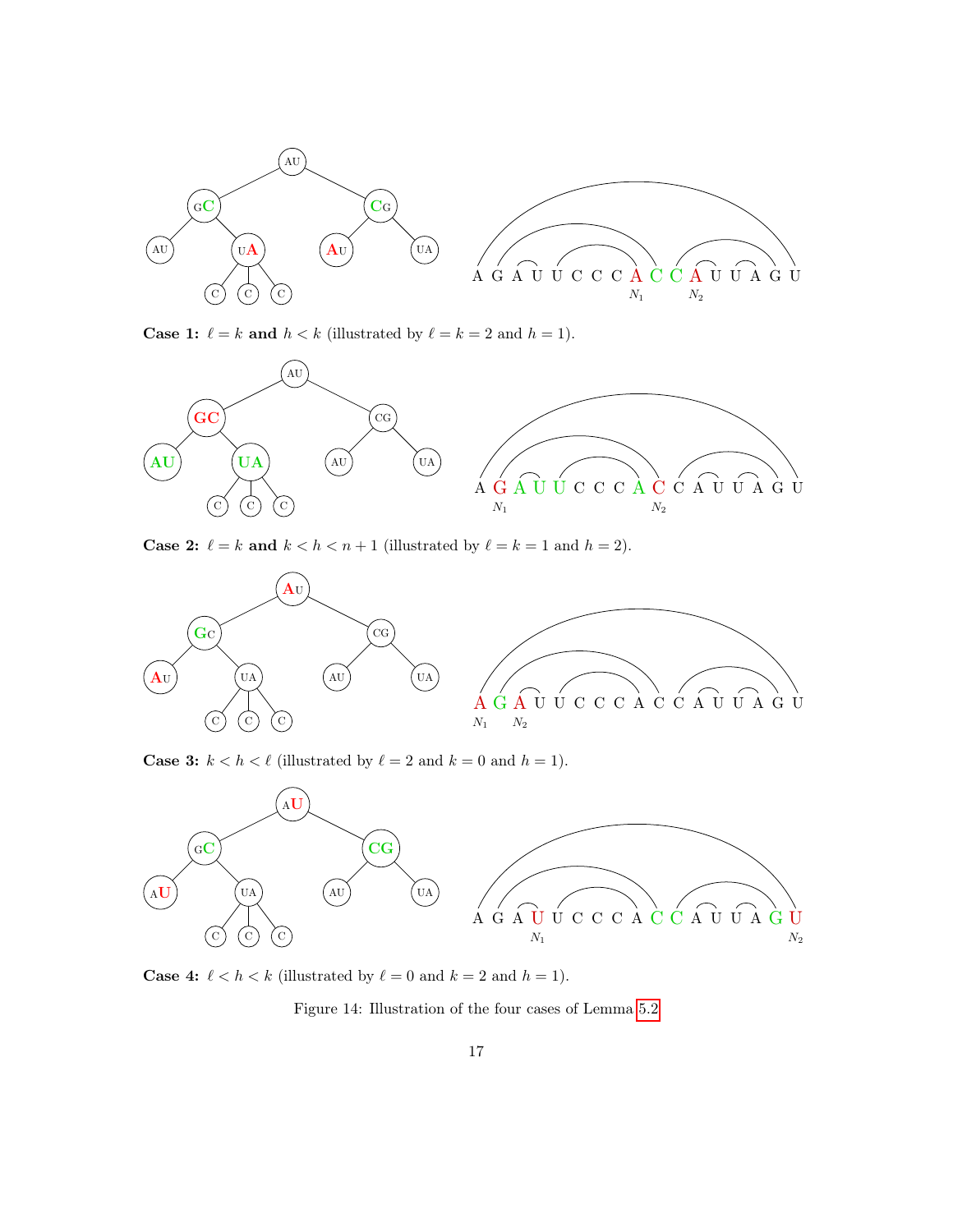The crucial property which we shall use from Lemma [5.2](#page-15-2) is that the nucleotide count is even if  $\ell = k$  and is odd if  $\ell \neq k$ . Note that we have excluded from Lemma [5.2](#page-15-2) the case where  $\ell = k$  and  $h = n + 1$ , because the count of the nucleotides at depth  $n + 1$  of the tree is then not determined by the conditions of the lemma.

We now prove Theorem [3.3,](#page-6-0) subject to two Claims whose proof will be given directly after the main argument. Let T be a P-unsaturated perfect floral tree of height  $n + 1 \geq 1$ , and let S be the nucleotide sequence corresponding to the natural labelling  $\tau$  of T. Suppose a maximum-size arc set  $M$  is applied to the sequence  $S$ .

**Claim 1:** All nucleotides in S occurring at depth  $n + 1$  in  $\tau$  remain unpaired in M.

By Claim 1, we may remove the nucleotides at depth  $n+1$  in  $\tau$  to obtain a labelled saturated perfect binary tree  $\hat{\tau}$  of height  $n \geq 0$ . Let  $\hat{S}$  be the sequence corresponding to  $\hat{\tau}$ .

**Claim 2:** For each j satisfying  $0 \le j \le n$ , all nucleotides in  $\widehat{S}$  occurring at depth j in  $\widehat{\tau}$  must pair with one another in M.

Apply Claim 2 to successive values of j starting from  $j = 0$ . The case  $j = 0$  forces the leftmost and rightmost nucleotide of  $S$  to be paired, giving the outermost arc shown below. Each successive case  $j \geq 1$ , together with the condition that there are no arc crossings, forces a further  $2^{j}$  arcs of M to take the nested form shown below.



Figure 15: Forced secondary structure

Note that this repeated application of Claim 2 to  $\hat{S}$  establishes that  $\hat{S}$  admits the unique maximum-size arc set shown above, corresponding to a saturated perfect binary tree, and so  $S$ is a design. Furthermore, by Claim 1 this arc set corresponds exactly to the arc set M. Therefore S is a design whose unique maximum-size arc set  $M$  equals the secondary structure  $R$  corresponding to T. It remains to prove Claims 1 and 2.

Proof of Claim 1. We use the following algorithm to iteratively tag the nucleotides of the labelled tree  $\tau$ . This algorithm is modelled on the examples of Section [4](#page-9-0) involving boxes, colouring, and tags. However, instead of indicating successive balanced sets by  $\mathcal{B}, \mathcal{B}', \mathcal{B}'', \dots$  and using boxes to indicate the current balanced set, we update the current balanced set  $\beta$  by replacing it with a set  $\mathcal{B}'$  that will be shown to be balanced.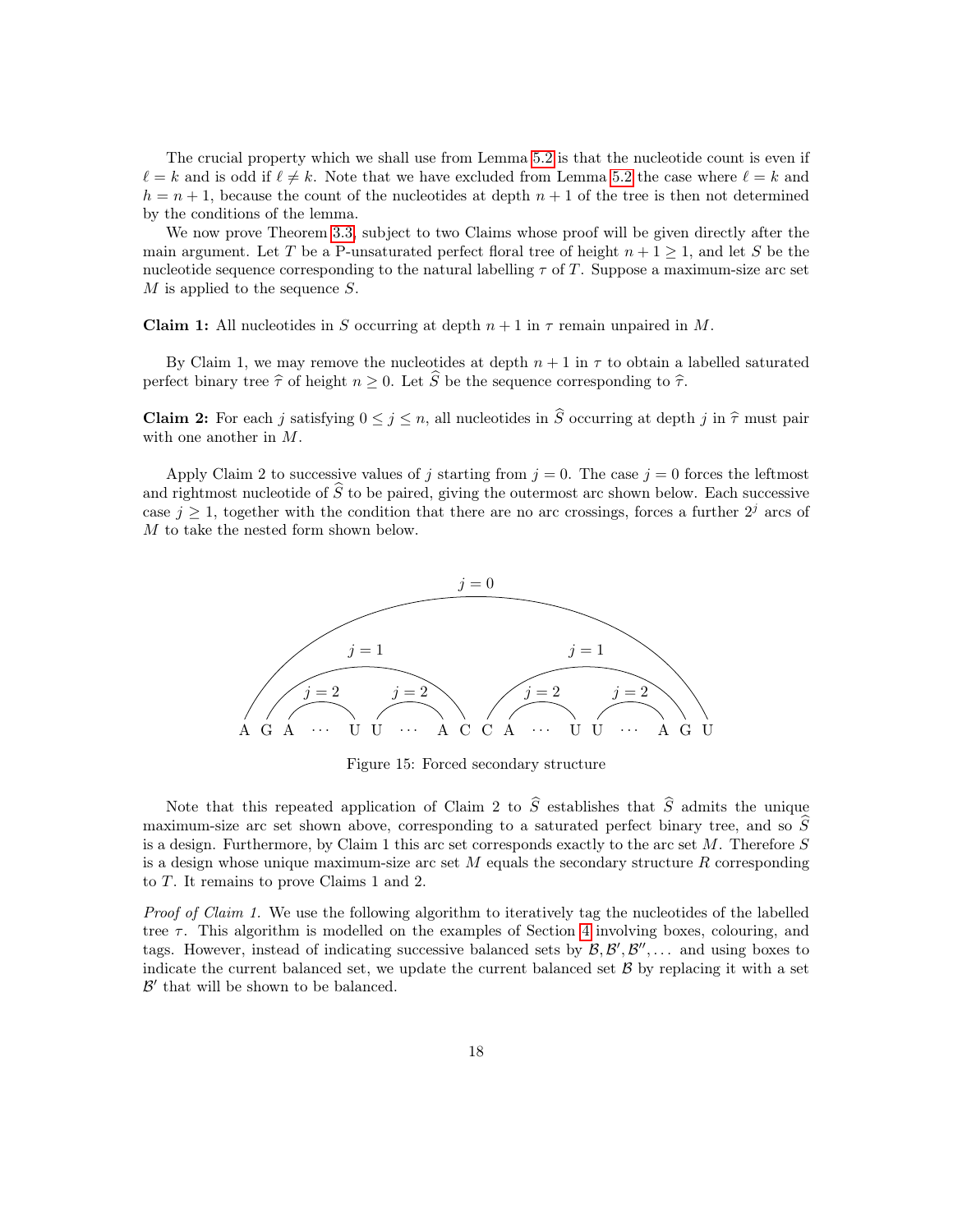#### Algorithm 1.

**Input:** Labelled tree  $\tau$  and corresponding sequence S.

- **Step 1.** Initialize the set B to be all nucleotides in S occurring in  $\tau$  at depths whose parity is opposite to that of  $n + 1$ .
- Step 2. Colour all nucleotides in B.
- **Step 3.** If only the nucleotides at depth  $n + 1$  are uncoloured, stop.
- Step 4. Tag all uncoloured nucleotides by the running difference with respect to B.
- Step 5. Let  $\mathcal{B}'$  be the set of all tagged nucleotides whose running difference has opposite parity to that of the leftmost nucleotide at depth  $n + 1$ . Replace  $\mathcal{B}$  by  $\mathcal{B}'$ .

Step 6. Remove tags (but not the colouring) and go to Step 2.

**Output:** Sequence S with some nucleotides coloured.

We shall establish that the following six properties hold for Algorithm 1.

<span id="page-18-0"></span>**Property 1.** For each set  $\mathcal{B}$ , nucleotides at a given depth are either all in  $\mathcal{B}$ , or all not in  $\mathcal{B}$ .

<span id="page-18-2"></span>**Property 2.** For each set  $\mathcal{B}$ , the nucleotides at depth  $n + 1$  are not coloured at Step 2 (and so, if Step 4 is reached, these nucleotides receive a tag and therefore Step 5 is well-defined).

<span id="page-18-5"></span>**Property 3.** For each set  $\mathcal{B}$ , the tags (with respect to  $\mathcal{B}$ ) of all nucleotides at a given depth share the same parity.

<span id="page-18-4"></span>Property 4. Parity alternates between successive tagged depths.

<span id="page-18-3"></span>Property 5. Each set  $\beta$  is balanced.

<span id="page-18-1"></span>**Property 6.** Elements of each balanced set  $\mathcal{B}$  must all pair with one another in  $M$ .

Assume Properties [1](#page-18-0) to [6](#page-18-1) hold, and consider how Algorithm 1 terminates at Step 3. Step 2 colours all nucleotides in set  $\beta$ , which by Property [1](#page-18-0) comprises all nucleotides at one or more depths. Therefore each application of Step 2 strictly decreases the number of uncoloured depths. This number is bounded below by 1 because, by Property [2,](#page-18-2) the nucleotides at depth  $n + 1$  are never coloured. Therefore eventually this number is reduced to 1 at Step 2, at which point only the nucleotides at depth  $n + 1$  are uncoloured and Algorithm 1 immediately terminates at Step 3. At this point, all nucleotides at other depths have been coloured (at some iteration of Step 2), and so belong to some balanced set by Property [5;](#page-18-3) by Property [6](#page-18-1) these nucleotides must all pair with one another in M. The nucleotides at depth  $n + 1$  all have the same type (A or C) and so cannot pair with one another; therefore they remain unpaired in  $M$ , establishing Claim 1.

To complete the proof of Claim 1, we must prove Properties [1](#page-18-0) to [6.](#page-18-1)

We first show that Properties [1](#page-18-0) to [4](#page-18-4) hold for the initial set  $\beta$  (defined in Step 1).

Property [1:](#page-18-0) The initial set  $\beta$  is all nucleotides at depths whose parity is opposite to that of  $n+1$ .

Property [2:](#page-18-2) All nucleotides at depth  $n+1$  lie outside  $\beta$  and so are uncoloured.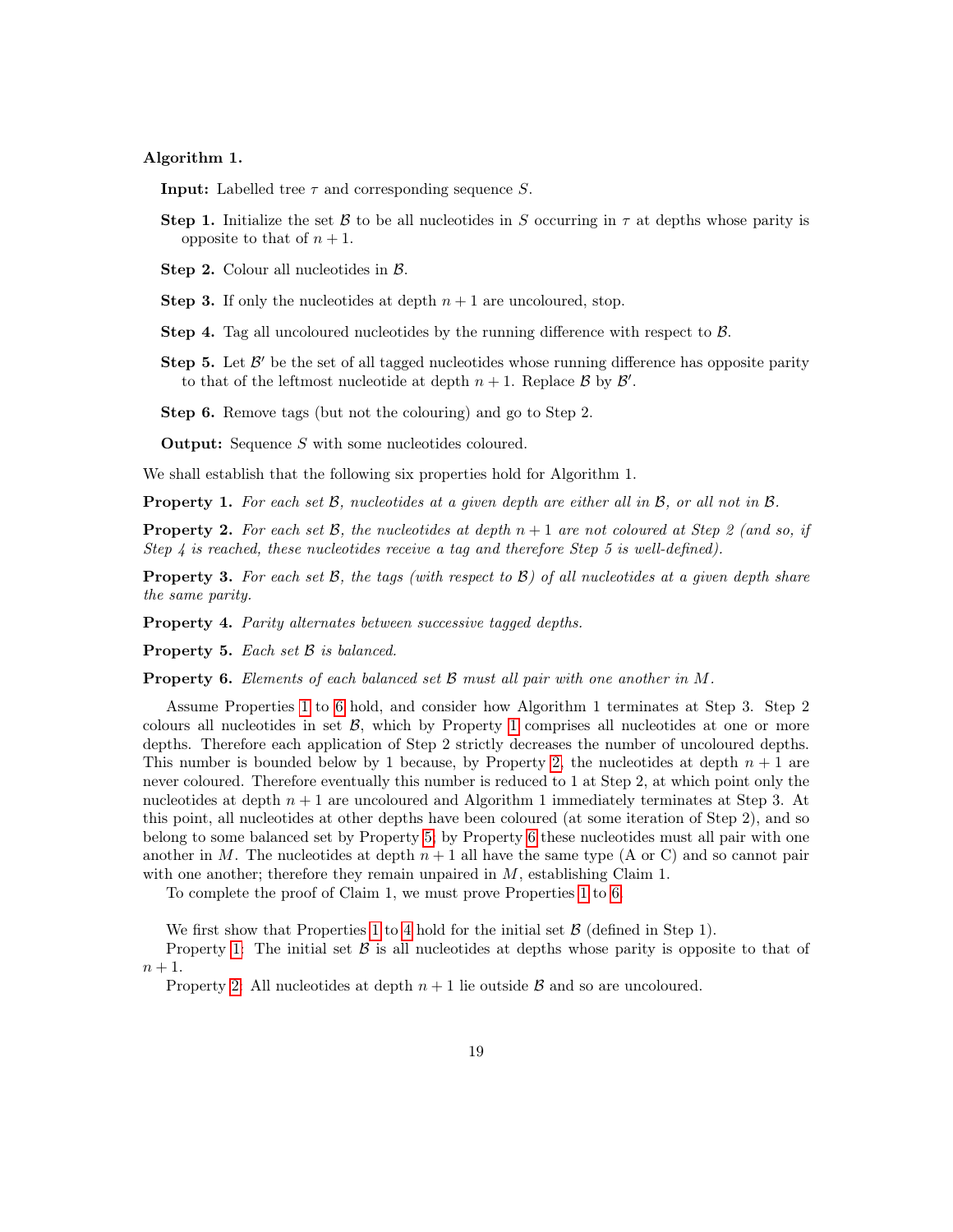Properties [3](#page-18-5) and [4:](#page-18-4) From Step 4, the tagged nucleotides are exactly the uncoloured nucleotides and so occur at depths whose parity is the same as that of  $n+1$ . Let  $N_1$  be an uncoloured nucleotide, and suppose another uncoloured nucleotide follows  $N_1$  in S. Let  $N_2$  be the first such uncoloured nucleotide. We may assume that at least one nucleotide from B occurs between  $N_1$  and  $N_2$  in S (otherwise  $N_1$  and  $N_2$  occur at the same depth and receive identical tags with respect to  $\mathcal{B}$ ).

Let  $N_1$  occur at depth k and  $N_2$  at depth  $\ell$ . By Property [1](#page-18-0) for  $\mathcal{B}$ , all nucleotides at depth  $\ell$  remain uncoloured at Step 2, and so  $N_2$  is the first nucleotide at depth  $\ell$  following  $N_1$  in S. Observation [5.1](#page-15-1) implies that  $\ell \in \{k-2, k, k+2\}$ , and all nucleotides in B occurring in the subsequence of S starting at  $N_1$  and ending at  $N_2$  occur at a single depth  $h \in \{k-1, k+1\}.$ 

The possibilities for  $(\ell, h)$  are  $(k, k - 1)$ ,  $(k, k + 1)$ ,  $(k + 2, k + 1)$ , and  $(k - 2, k - 1)$ . By definition of B we have  $h \neq n + 1$  (which in fact implies that the case  $(\ell, h) = (k, k + 1)$  cannot occur). Then by Lemma [5.2,](#page-15-2) the number of nucleotides in B occurring in the subsequence of S starting at  $N_1$ and ending at  $N_2$  is even if  $\ell = k$  and is odd if  $\ell \neq k$ . Therefore the tags with respect to B of all uncoloured nucleotides at a given depth share the same parity, and the parity alternates between successive tagged depths.

We now assume Properties [1](#page-18-0) to [4](#page-18-4) hold for the current set  $\mathcal{B}$ , and show that they hold for the set  $\mathcal{B}'$  defined in Step 5.

Property [1:](#page-18-0) By Properties [2](#page-18-2) and [3](#page-18-5) for  $\beta$ , all nucleotides at depth  $n+1$  are tagged with respect to  $\beta$  and have the same parity. So  $\beta'$  comprises all tagged nucleotides whose running difference with respect to B has opposite parity to that of all the nucleotides at depth  $n+1$ . Then by Property [3](#page-18-5) for  $\beta$ , we see that Property [1](#page-18-0) holds for  $\beta'$ .

Property [2:](#page-18-2) nucleotides at depth  $n+1$  do not belong to  $\mathcal{B}'$  (from Step 5) and so are not coloured (in Step 2).

Properties [3](#page-18-5) and [4:](#page-18-4) We represent the application of Steps 2 and 4 to  $\mathcal{B}'$  by the following sequence of "condensed trees".

<span id="page-19-0"></span>

Figure 16: Application of Steps 2 and 4 to new balanced set  $\mathcal{B}'$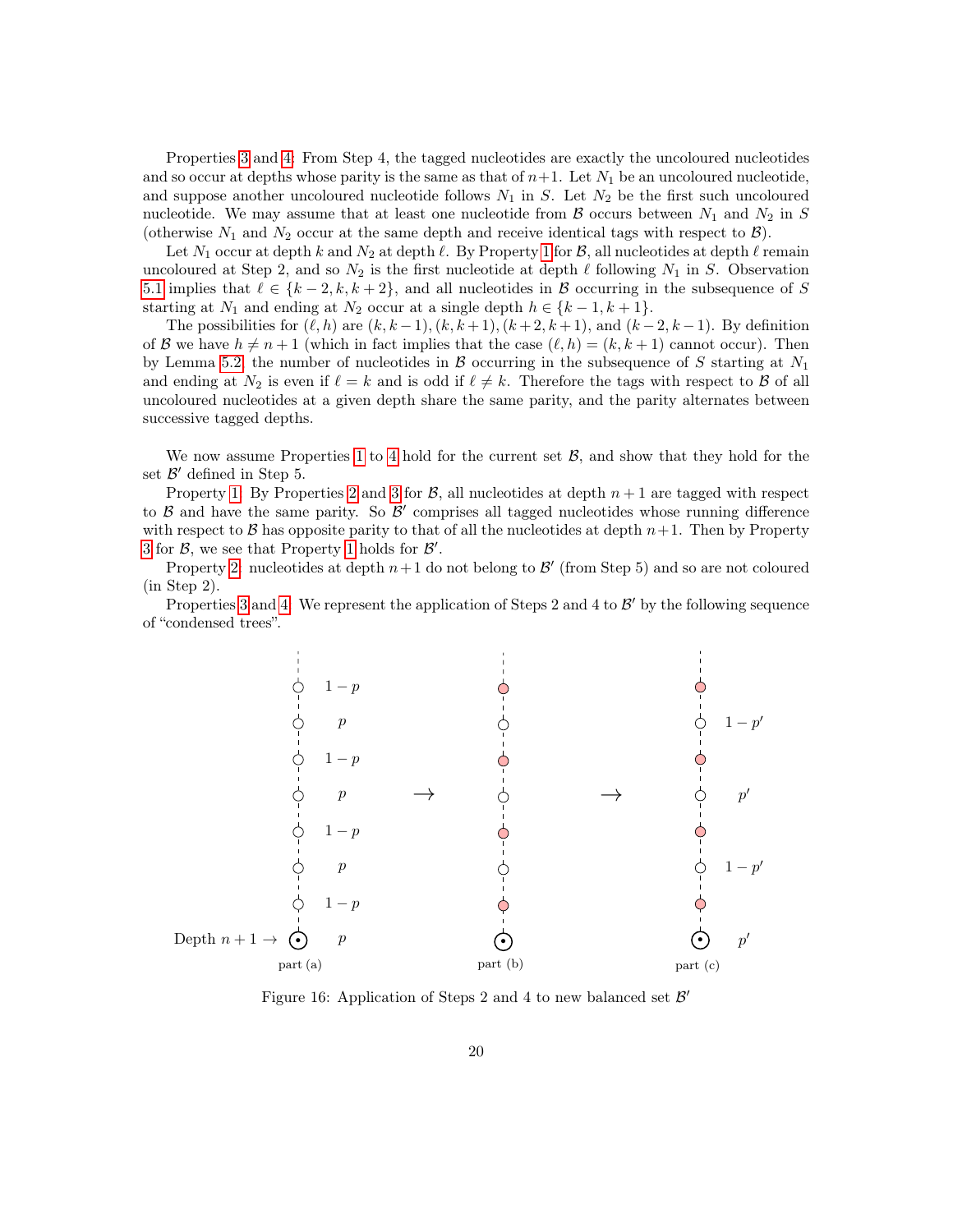Figure [16\(](#page-19-0)a) represents the tree prior to applying Step 5 to produce  $\mathcal{B}'$ ; only the depths containing nucleotides that are tagged with respect to  $\beta$  (and which are necessarily uncoloured) are shown. (Previously coloured nucleotides may occur at other depths not shown.) By Property [1](#page-18-0) for B, all nucleotides at a given such depth may be represented by a single vertex. By Property [3](#page-18-5) for B, each such vertex may be assigned a single parity (p or  $1 - p$ ), representing the parity of the tag shared by all nucleotides at that depth. By Properties [2](#page-18-2) and [4](#page-18-4) for  $\mathcal{B}$ , the nucleotides at depth  $n+1$  appear as a tagged vertex in the condensed tree, say with parity p, and the parity of vertices at successive tagged depths alternates. The set  $\mathcal{B}'$  therefore comprises all nucleotides at depths tagged with parity  $1-p$ . These depths are coloured in Figure [16\(](#page-19-0)b) to indicate that the nucleotides at these depths are coloured when Step 2 is applied to  $\mathcal{B}'$ .

Figure [16\(](#page-19-0)c) shows the parity of the tags assigned to nucleotides when Step 4 is applied to  $\mathcal{B}'$ , as we now describe; this establishes Properties [3](#page-18-5) and [4](#page-18-4) for  $\mathcal{B}'$ . The uncoloured nucleotides are tagged in Step 4 by the running difference with respect to  $\mathcal{B}'$ . Let  $N_1$  be an uncoloured nucleotide, and suppose another uncoloured nucleotide follows  $N_1$  in S. Let  $N_2$  be the first such uncoloured nucleotide. We may assume that at least one nucleotide from  $\mathcal{B}'$  occurs between  $N_1$  and  $N_2$  in S (otherwise  $N_1$  and  $N_2$  occur at the same depth and receive identical tags with respect to  $\mathcal{B}'$ ).

Let  $N_1$  occur at depth k and  $N_2$  at depth  $\ell$ . By Property [1](#page-18-0) for  $\mathcal{B}'$ , all nucleotides at depth  $\ell$ remain uncoloured at Step 2, and so  $N_2$  is the first nucleotide at depth  $\ell$  following  $N_1$  in S. Observation [5.1](#page-15-1) shows that  $k$  and  $\ell$  are either the same depth or are successive uncoloured depths. In both cases, all nucleotides in  $\mathcal{B}'$  occurring in the subsequence of S starting at  $N_1$  and ending at  $N_2$  occur at a single depth h (see Figure [16\(](#page-19-0)b)).

In order to apply Lemma [5.2,](#page-15-2) we verify the appropriate conditions on  $k, h$ , and  $\ell$ . By Property [1](#page-18-0) for  $\mathcal{B}'$ , all nucleotides at depth h are in  $\mathcal{B}'$  (coloured at Step 2 for  $\mathcal{B}'$ ) and all nucleotides at depths k and  $\ell$  are not in  $\mathcal{B}'$  (uncoloured). Therefore  $h \notin \{k, \ell\}$ , and by Property [2](#page-18-2) for  $\mathcal{B}'$  we have  $h \neq n+1$ . By Observation [5.1,](#page-15-1) if  $k \neq \ell$  then either  $k < h < \ell$  or  $\ell < h < k$ .

Then by Lemma [5.2,](#page-15-2) the number of nucleotides in  $\mathcal{B}'$  occurring in the subsequence of S starting at  $N_1$  and ending at  $N_2$  is even if  $\ell = k$  and is odd if  $\ell \neq k$ . Therefore the tags with respect to  $\mathcal{B}'$  of all uncoloured nucleotides at a given depth share the same parity, and the parity alternates between successive tagged depths.

This completes the proof that Properties [1](#page-18-0) to [4](#page-18-4) hold for Algorithm 1.

We next show that Properties [5](#page-18-3) and [6](#page-18-1) hold for the initial set  $\mathcal{B}$  (defined in Step 1).

Property [5:](#page-18-3) The initial set B comprises all G and C nucleotides if  $n+1$  is even, or all A and U nucleotides if  $n + 1$  is odd, and so is balanced (by definition of the natural labelling).

Property [6:](#page-18-1) The labelled tree  $\tau$  from which the sequence S is derived shows that S admits an arc set in which only nucleotides of a single type (A if  $n + 1$  is even, or C if  $n + 1$  is odd) are unpaired; therefore in the maximum-size arc set  $M$  all nucleotides from the initial set  $\beta$  must pair with one another.

We now assume Properties [5](#page-18-3) and [6](#page-18-1) hold for the current set  $\mathcal{B}$ , and show that they hold for  $\mathcal{B}'$ .

Property [5:](#page-18-3) The initial application of Step 2 colours either all G and C nucleotides, or all A and U nucleotides. Since colouring is never removed, the set  $\mathcal{B}'$  comprises only (a subset of the) A and U nucleotides, or G and C nucleotides, respectively. Furthermore, the set  $\mathcal{B}'$  comprises all nucleotides occurring at some subset of depths not including depth  $n+1$  (see Figure [16\(](#page-19-0)b)). Therefore, from the definition of the natural labelling, the nucleotides at this subset of depths form a new balanced set.

Property [6:](#page-18-1) The elements of the balanced set  $\beta$  must all pair with one another, by Property [6.](#page-18-1)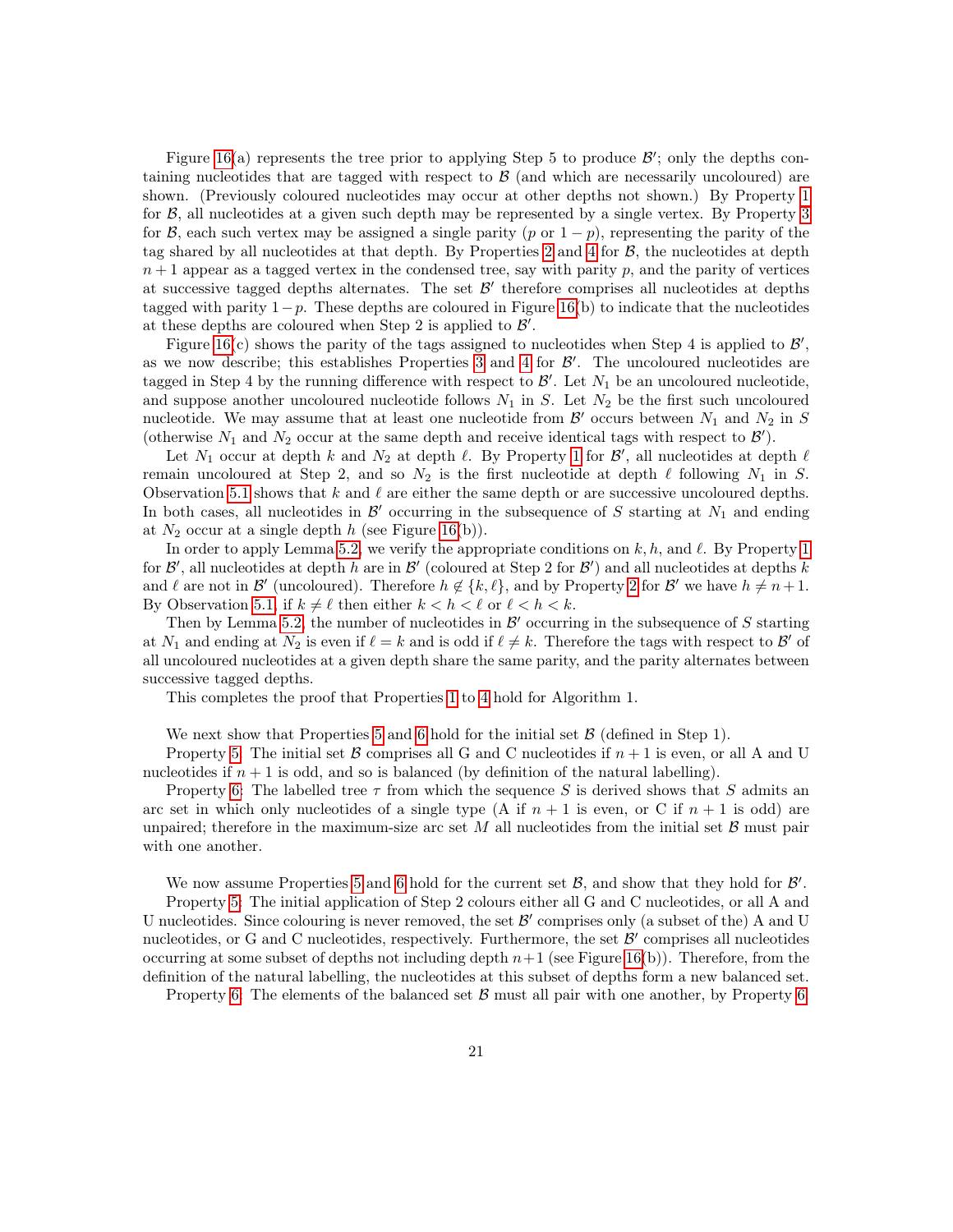So each arc joining two nucleotides not in  $\beta$  must enclose an equal number of the two nucleotide types in B (otherwise the arc will induce a crossing). Therefore nucleotides tagged in Step 4 with the same running difference with respect to  $\beta$  can pair only with one another. In particular, nucleotides tagged in Step 4 whose running differences with respect to  $\beta$  have the same parity can pair only with one another. It follows that the elements of the set  $\mathcal{B}'$  defined in Step 5 (whose tags with respect to  $\beta$  all share the same parity) can pair only with one another.

Now the labelled tree  $\tau$  from which the sequence S is derived shows that S admits an arc set in which only nucleotides of a single type (A or C) are unpaired; therefore in the maximum-size arc set M all nucleotides of the other three types must be paired. By Property [5](#page-18-3) we know that  $\mathcal{B}'$  forms a balanced set, and we have shown that its elements can pair only with one another. Therefore the elements of  $\mathcal{B}'$  must all pair with one another.

This completes the proof that Properties [5](#page-18-3) and [6](#page-18-1) hold for Algorithm 1.

 $\Box$ 

*Proof of Claim 2.* Fix j satisfying  $0 \le j \le n$ . We shall apply Algorithm 1 to  $\hat{\tau}$  with  $n + 1$  replaced throughout by j. We shall show that Properties [1](#page-18-0) to [6](#page-18-1) hold for this modified algorithm, again with  $n+1$  replaced by j. By the same argument as previously, these properties imply that all nucleotides at depths other than j must pair with one another in  $M$ . The nucleotides at depth j can therefore pair only with one another in M, and the existence of  $\hat{\tau}$  (in which every nucleotide is paired) then shows that the nucleotides at depth  $j$  must all pair with one another in  $M$ , proving Claim 2.

In order to establish that Properties [1](#page-18-0) to [6](#page-18-1) hold for the modified algorithm, we highlight only the places in which the argument differs from that given previously.

Changes throughout:

Replace  $n + 1$  by j,  $\tau$  by  $\hat{\tau}$ , and S by  $\hat{S}$ .

Changes to the proof that Properties [3](#page-18-5) and [4](#page-18-4) hold for  $\mathcal{B}'$ :

Replace Figure [16](#page-19-0) by Figure [17.](#page-21-0)

<span id="page-21-0"></span>

Figure 17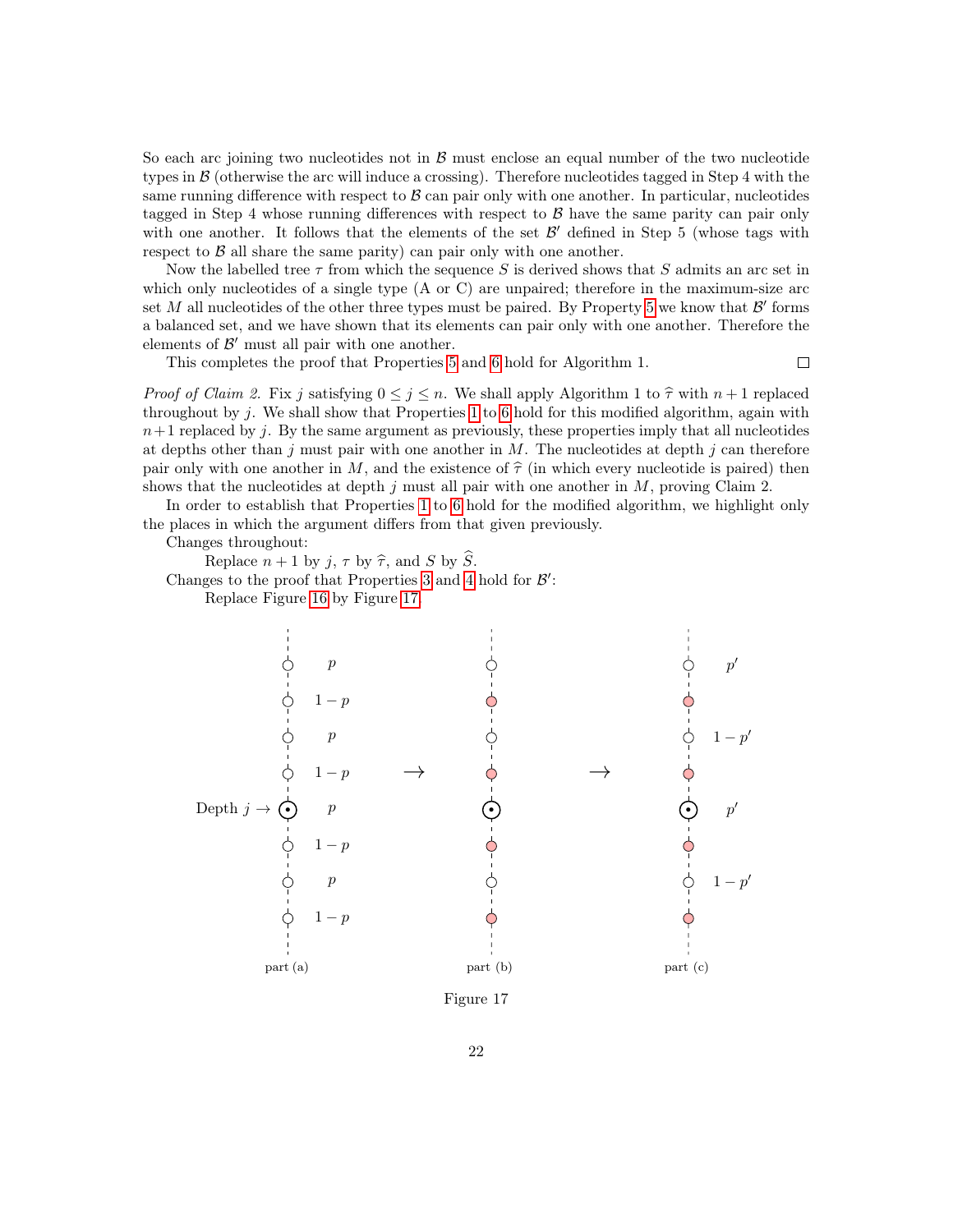Changes to the proof that Property [6](#page-18-1) holds for the initial set  $\mathcal{B}$ :

The labelled tree  $\hat{\tau}$  from which the sequence  $\hat{S}$  is derived shows that  $\hat{S}$  admits an arc set in which all nucleotides are paired; therefore in the maximum-size arc set M all nucleotides from the initial set  $\beta$  (comprising all G and C nucleotides or all A and U nucleotides) must pair with one another.

Changes to the proof that Property [6](#page-18-1) holds for  $\mathcal{B}'$ : As previously, the elements of  $\mathcal{B}'$  can pair only with one another. The labelled tree  $\hat{\tau}$  from which the sequence  $\hat{S}$  is derived shows that  $\hat{S}$  admits an arc set in which all nucleotides are paired; therefore in the maximum-size arc set M all nucleotides must be paired. Therefore the elements of  $\mathcal{B}'$  must all pair with one another.

 $\Box$ 

Claims 1 and 2 have now been established and so the proof of Theorem [3.3](#page-6-0) is complete.

# <span id="page-22-0"></span>6 Open Questions

- Q1. Theorem [3.3](#page-6-0) shows the existence of at least one design for the secondary structure corresponding to a P-unsaturated perfect floral tree  $T$ . How many such designs are there?
- Q2. Theorems [2.4](#page-4-0) and [2.5](#page-4-1) identify obstructions whose presence in a rooted tree prevents the corresponding secondary structure from being designable. Can other obstructions be identified? Can it be shown that the number of minimal obstructions is finite?
- Q3. Theorem [2.5](#page-4-1) shows that the secondary structures corresponding to rooted unsaturated trees are not designable in general, although Corollary [3.4](#page-7-0) shows that those corresponding to a subclass of rooted unsaturated trees are. Is the secondary structure corresponding to a rooted unsaturated binary tree always designable?
- Q4. In Section [3](#page-5-0) we showed that Theorems [2.6](#page-4-3) and [3.3](#page-6-0) can each be used to establish the designability of a secondary structure that the other cannot. Can these criteria be subsumed into a more general result?
- Q5. Haleš et al. [\[6\]](#page-23-10) proposed the combinatorial RNA design problem as an idealized version of the RNA design problem, in the expectation that it would produce algorithmic insights applicable to more sophisticated models (see Section [1\)](#page-0-0). As a next step, how would the results of this paper change if, instead of seeking sequences which admit a unique maximum-size arc set, we allowed sequences to admit at most two maximum-size arc sets?
- Q6. As discussed in Section [1,](#page-0-0) the practical applicability of our results is limited by the restricted class of sequences and the energy model used. To what extent can the methods of this paper be extended to investigate the designability of wider classes of sequences using more realistic energy scores?

## Acknowledgements

Our research was carried out on the unceded Aboriginal territories of the Coast Salish people, including the Musqueam, Tsleil-Waututh, and Squamish First Nations. Thanks to Ladislav Stacho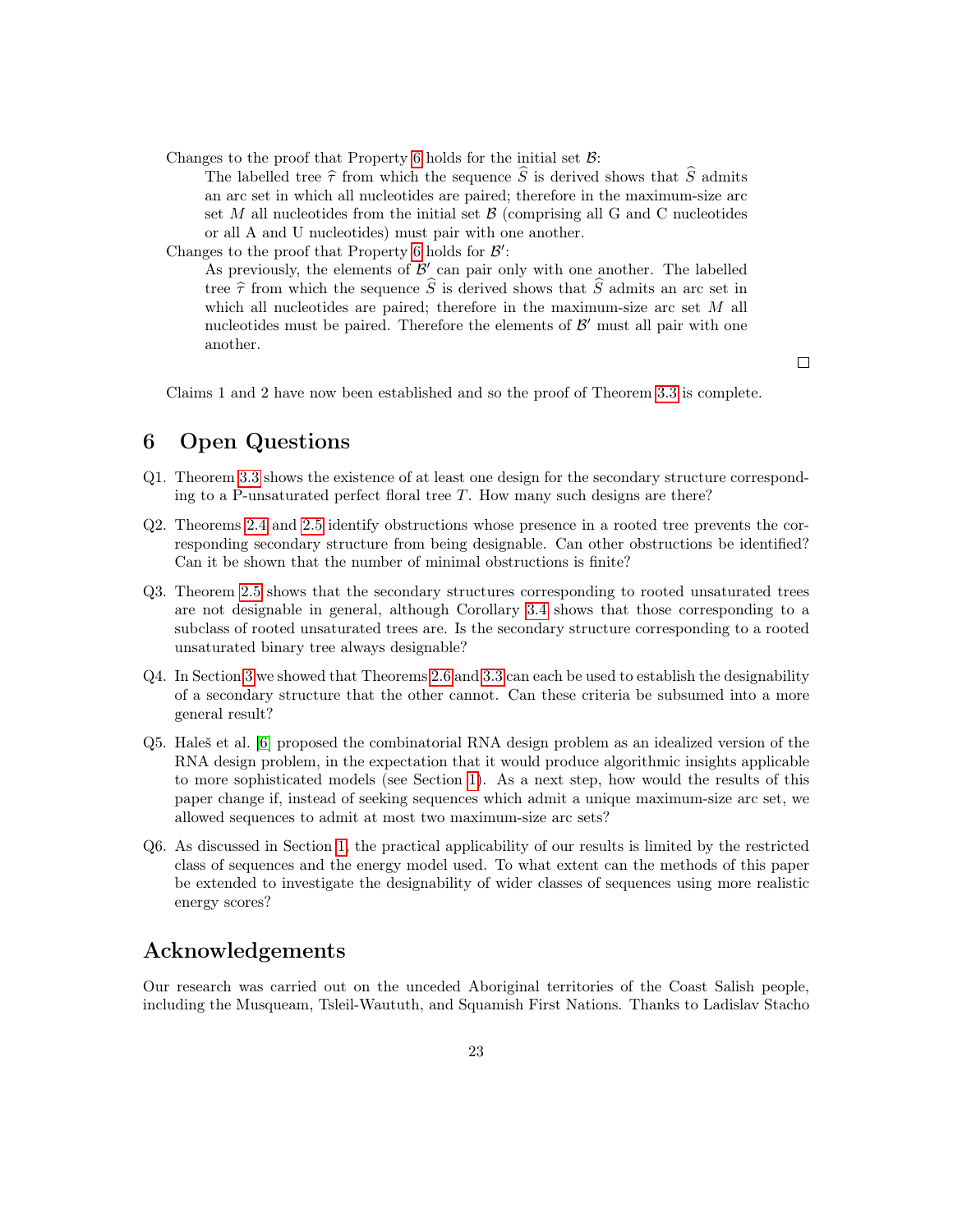for introducing us to this problem, to Marni Mishna for detailed comments on the manuscript, and to Stefan Hannie for interesting discussions. We appreciate Yann Ponty's valuable assistance in giving helpful feedback on our results and methods, providing careful responses to our questions, and suggesting Corollary [3.5](#page-8-0) and the comparison in Section [3](#page-5-0) between Theorems [2.6](#page-4-3) and [3.3.](#page-6-0) We are grateful to the reviewers for their very careful reading of the paper and for several constructive suggestions for improvement.

# References

- <span id="page-23-6"></span>[1] R. Aguirre-Hernández, H.H. Hoos, and A. Condon. Computational RNA secondary structure design: empirical complexity and improved methods. BMC Bioinformatics, 8(1):34, 2007.
- <span id="page-23-9"></span>[2] É. Bonnet, P. Rzążewski, and F. Sikora. Designing RNA secondary structures is hard. 2017. arXiv:1710.11513.
- <span id="page-23-5"></span>[3] A. Busch and R. Backofen. Info-RNA–a fast approach to inverse RNA folding. *Bioinformatics*, 22(15):1823–1831, 2006.
- <span id="page-23-0"></span>[4] A. Esmaili-Taheri, M. Ganjtabesh, and M. Mohammad-Noori. Evolutionary solution for the RNA design problem. Bioinformatics, 30(9):1250–1258, 2014.
- <span id="page-23-8"></span>[5] J.A. Garcia-Martin, P. Clote, and I. Dotu. RNAiFold: A constraint programming algorithm for RNA inverse folding and molecular design. Journal of Bioinformatics and Computational Biology, 11:1350001, 2013.
- <span id="page-23-10"></span>[6] J. Haleš, A. Héliou, J. Maňuch, Y. Ponty, and L. Stacho. Combinatorial RNA Design: Designability and structure-approximating algorithm in Watson-Crick and Nussinov-Jacobson energy models. Algorithmica, 79(3):835–856, 2017.
- <span id="page-23-7"></span>[7] R.B. Lyngsø, J.W.J. Anderson, E. Sizikova, Am. Badugu, T. Hyland, and J. Hein. FRNAkenstein: multiple target inverse RNA folding. BMC Bioinformatics, 13(1):260, 2012.
- <span id="page-23-4"></span>[8] D.H. Mathews, J. Sabina, M. Zuker, and D.H. Turner. Expanded sequence dependence of thermodynamic parameters improves prediction of RNA secondary structure. Journal of Molecular Biology, 288(5):911–940, 1999.
- <span id="page-23-3"></span>[9] M.E. Nebel, A. Scheid, and F. Weinberg. Random generation of RNA secondary structures according to native distributions. Algorithms for Molecular Biology, 6:24, 2011. Available online: <https://almob.biomedcentral.com/articles/10.1186/1748-7188-6-24>.
- <span id="page-23-1"></span>[10] R. Nussinov and A.B. Jacobson. Fast algorithm for predicting the secondary structure of single-stranded RNA. Proc. National Academy of Sciences, 77(11):6309–6313, 1980.
- <span id="page-23-2"></span>[11] T.J. Petrie. The combinatorial RNA design problem for binary trees. Master's thesis, Simon Fraser University, 2017. Available online: <http://summit.sfu.ca/item/17222>.
- <span id="page-23-12"></span>[12] Y. Ponty. Personal communication, August 2016.
- <span id="page-23-11"></span>[13] M. Schnall-Levin, L. Chindelevitch, and B. Berger. Inverting the Viterbi algorithm: an abstract framework for structure design. In Proceedings of the 25th International Conference on Machine Learning, pages 904–911. ACM, 2008.